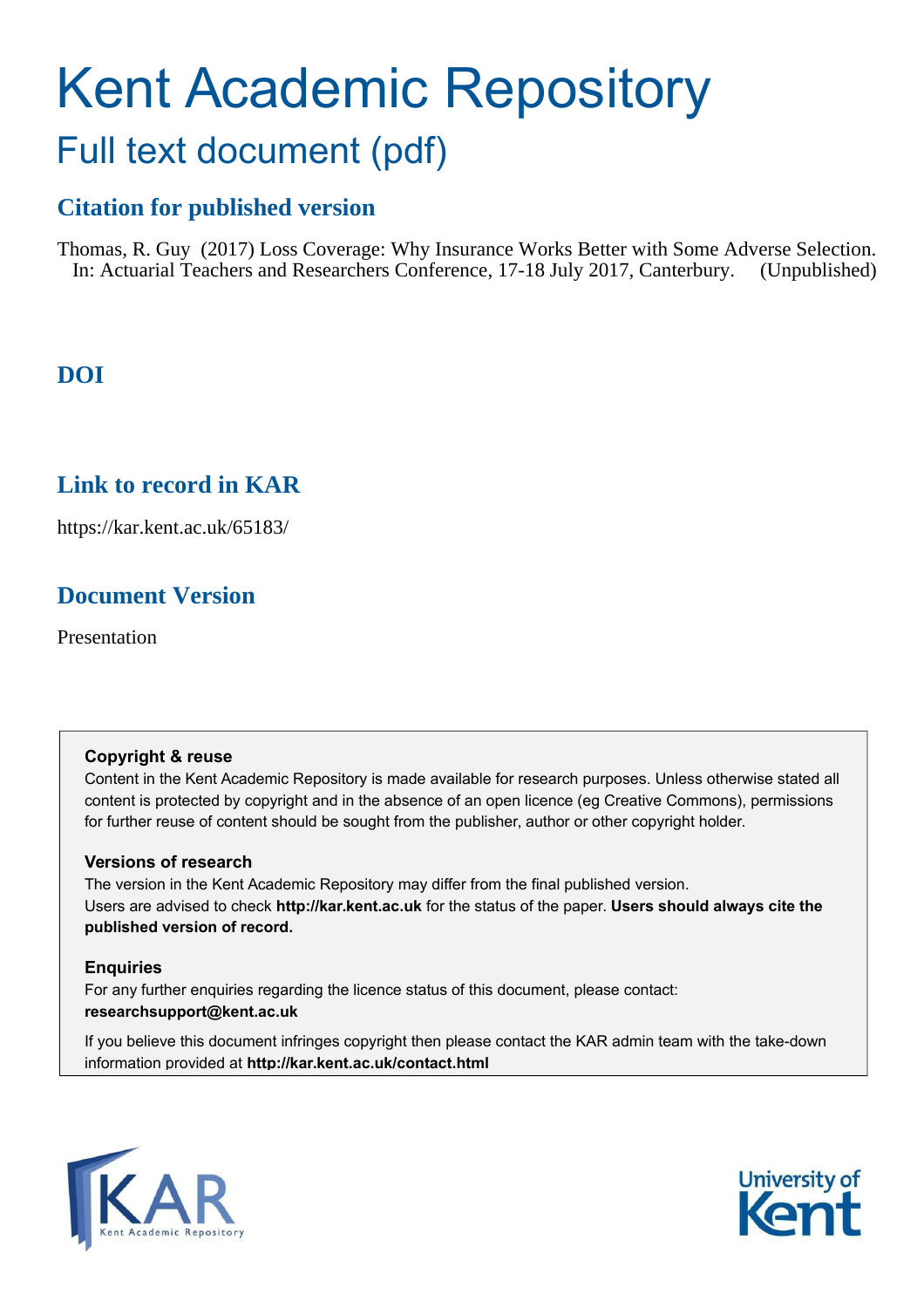# Loss Coverage

## Why Insurance Works Better with Some Adverse Selection



**LOSS COVERAGE** Why Insurance Works Better with

**Some Adverse Selection** 

**GUY THOMAS** 





www.guythomas.org.uk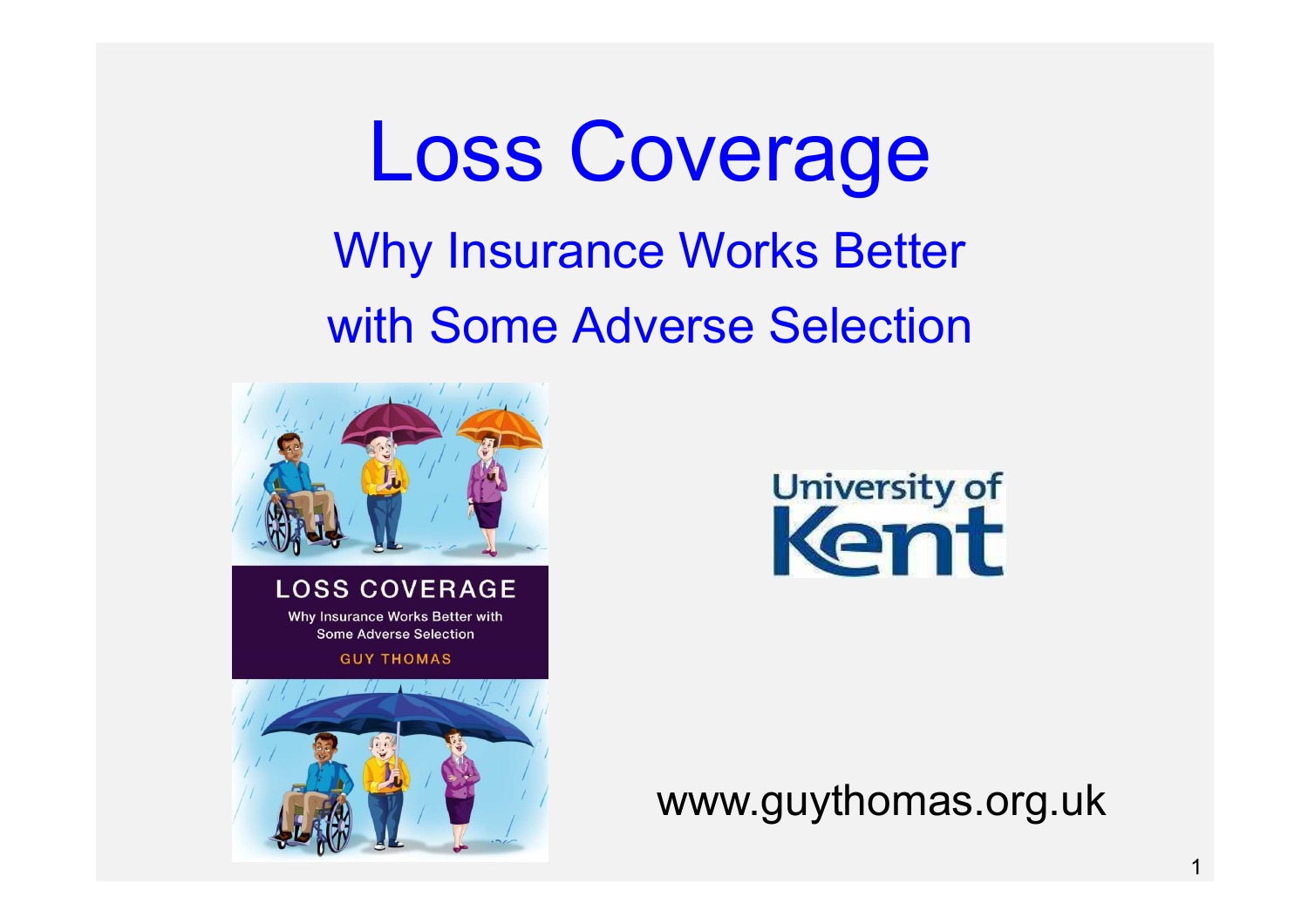#### Purpose & context A public policy perspective on risk classification

Think about issue from viewpoint of society (*not* viewpoint of insurers)

Idealistic do-gooder



Poetry not plumbing (but we need plumbing)

Thanks: Pradip Tapadar, MingJie Hao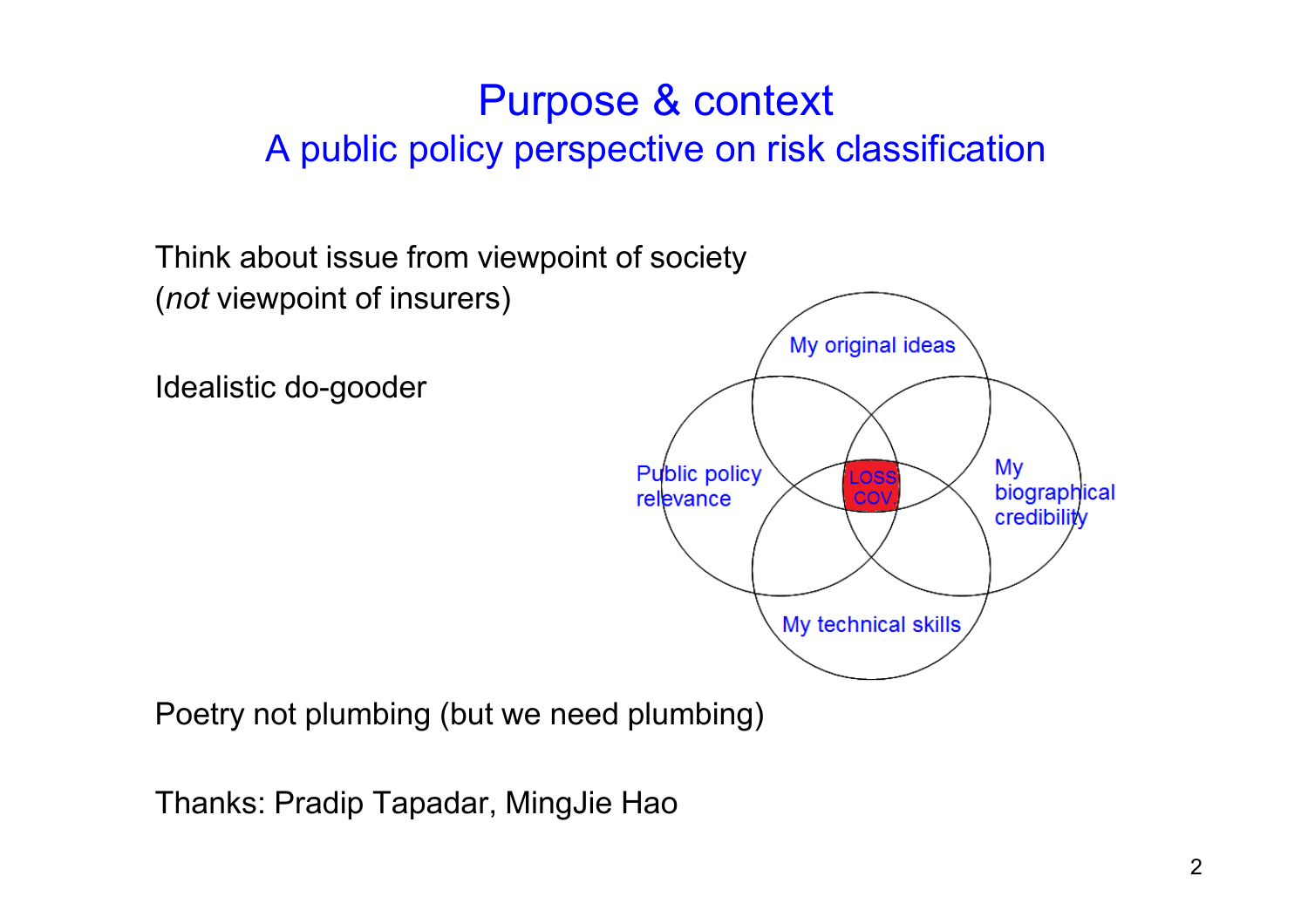Adverse selection: orthodox view v. my view (outline)

Toy examples

.

Loss coverage in context: usefulness, alternatives

Loss coverage: models & results

Reality checks

**Summary**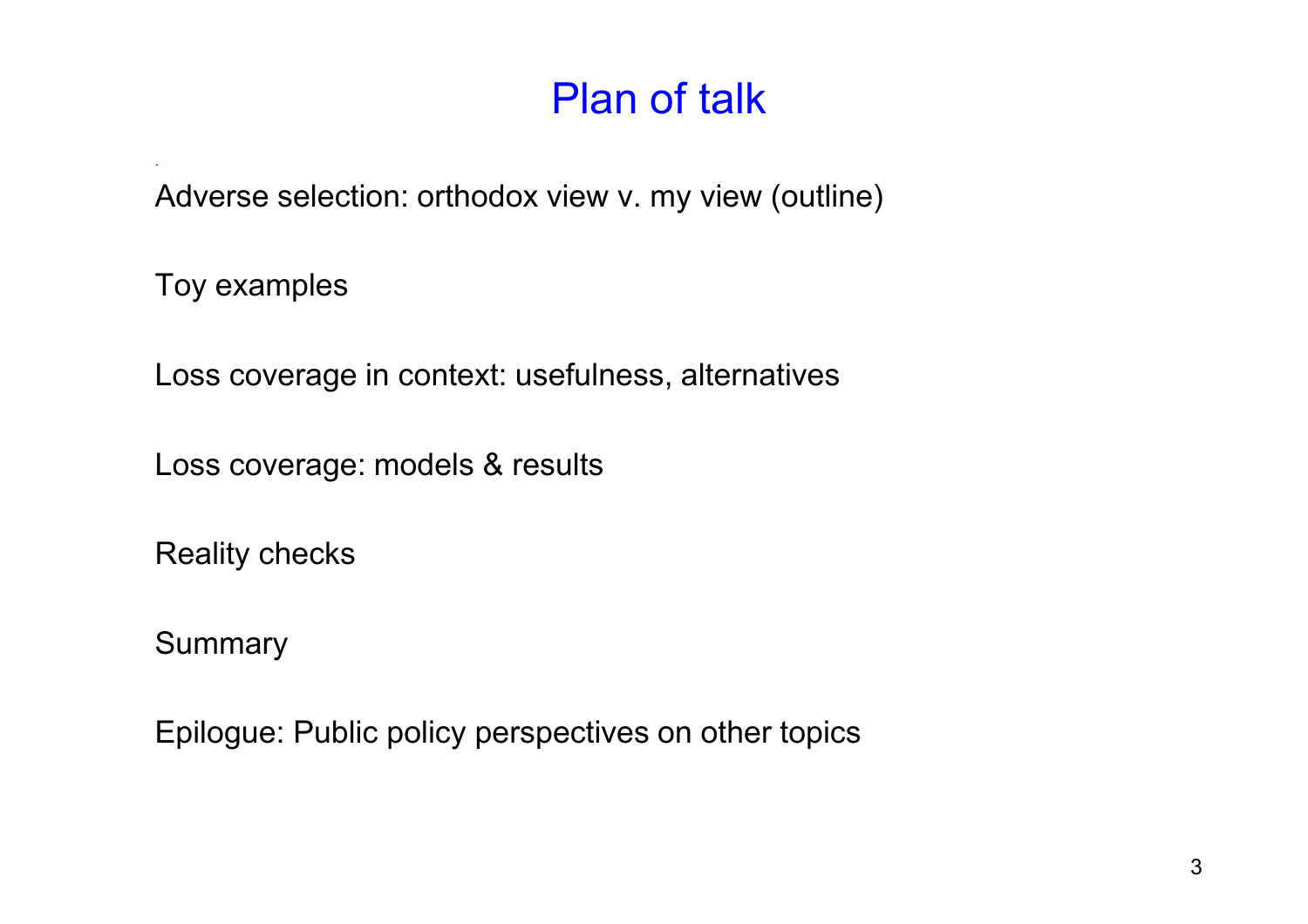#### Adverse selection: orthodox view v. my view (outline)

Toy examples

.

Loss coverage in context: usefulness, alternatives, different markets

Loss coverage: models & results

Reality checks

**Summary**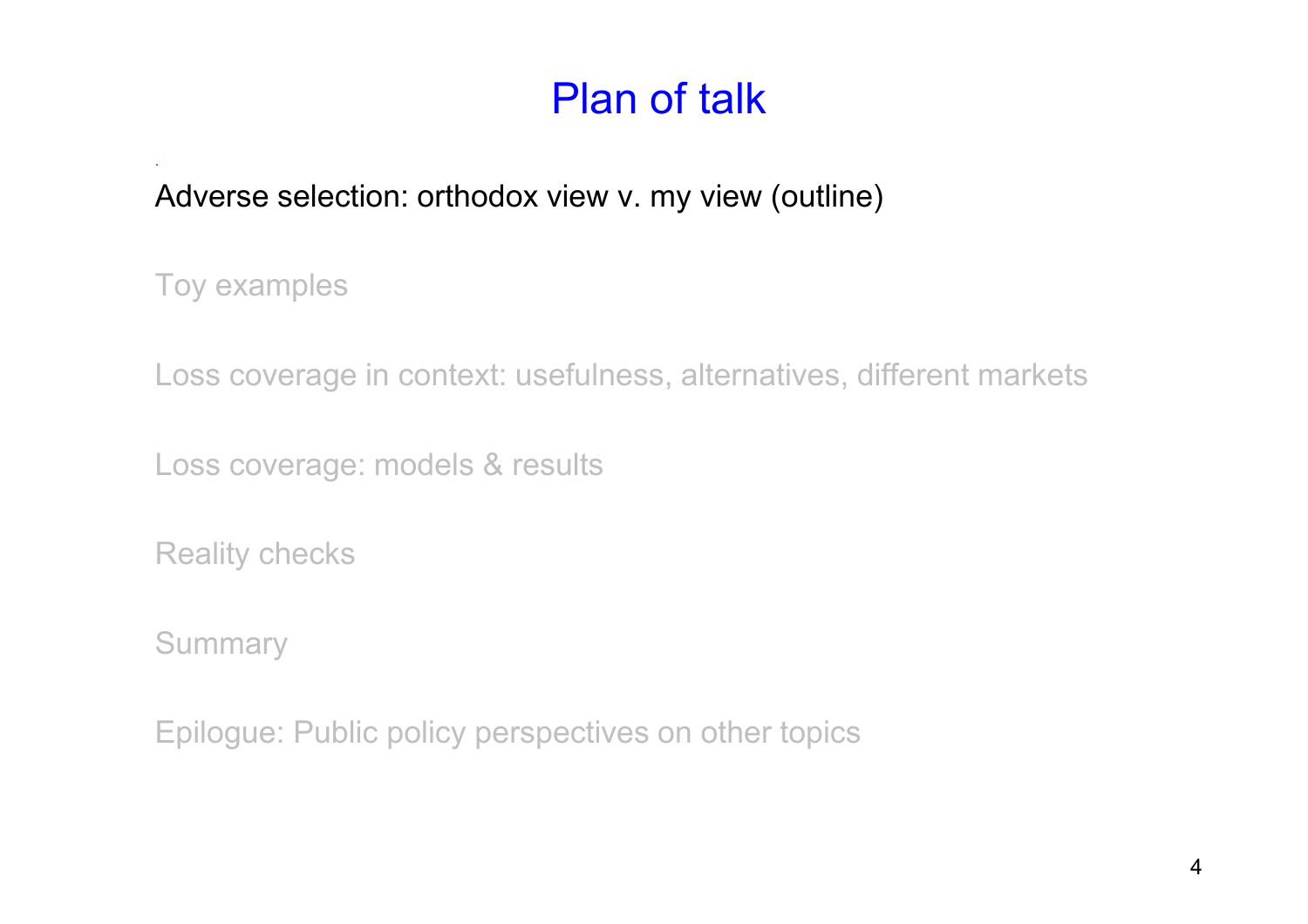#### Orthodox view

Restrictions on risk classification (*ie* anti-discrimination laws) are said to have the following effects:-

(1) (The few) high-risk people are more likely to buy

(2) (The many) low-risk people are less likely to buy

- (3) so the break-even price of insurance rises
- (4) and the total number of people who buy insurance falls

 $(5)$  return to  $(1)$  and repeat....

**Adverse selection "spiral" ?.........**



Public policy implication:

Limit adverse selection. More risk classification is always good.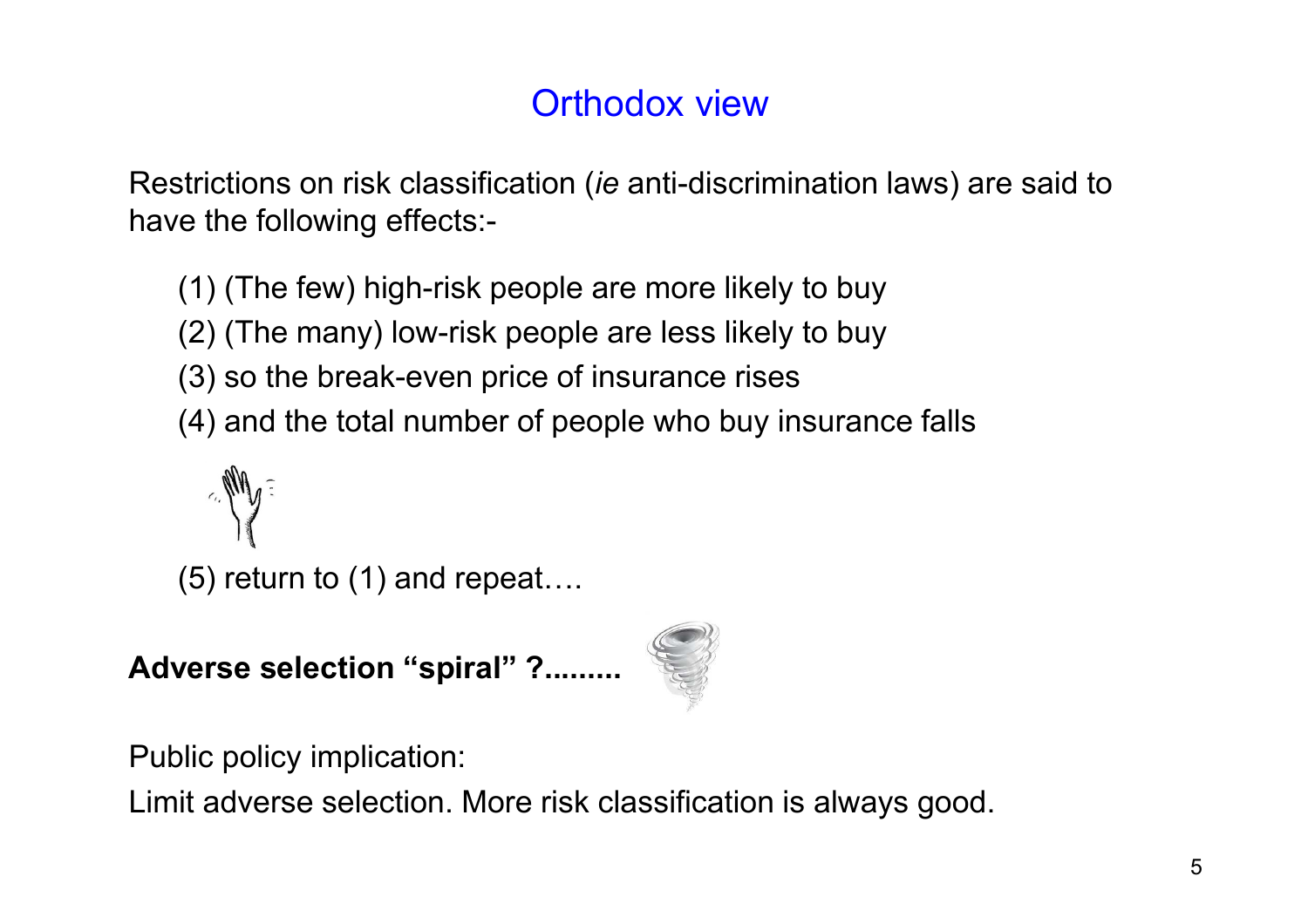#### My view

Models with plausible demand elasticities suggests that markets don't spiral to nothing, they stabilise

A modest degree of adverse selection is a good thing....

...because it increases the expected population losses compensated by insurance (the "*loss coverage"*)*.*

This happens *despite* higher average price and smaller number of people insured

Public policy implication:

Target an optimal degree of adverse selection. Some restrictions on risk classification (and hence some induced adverse selection) may help.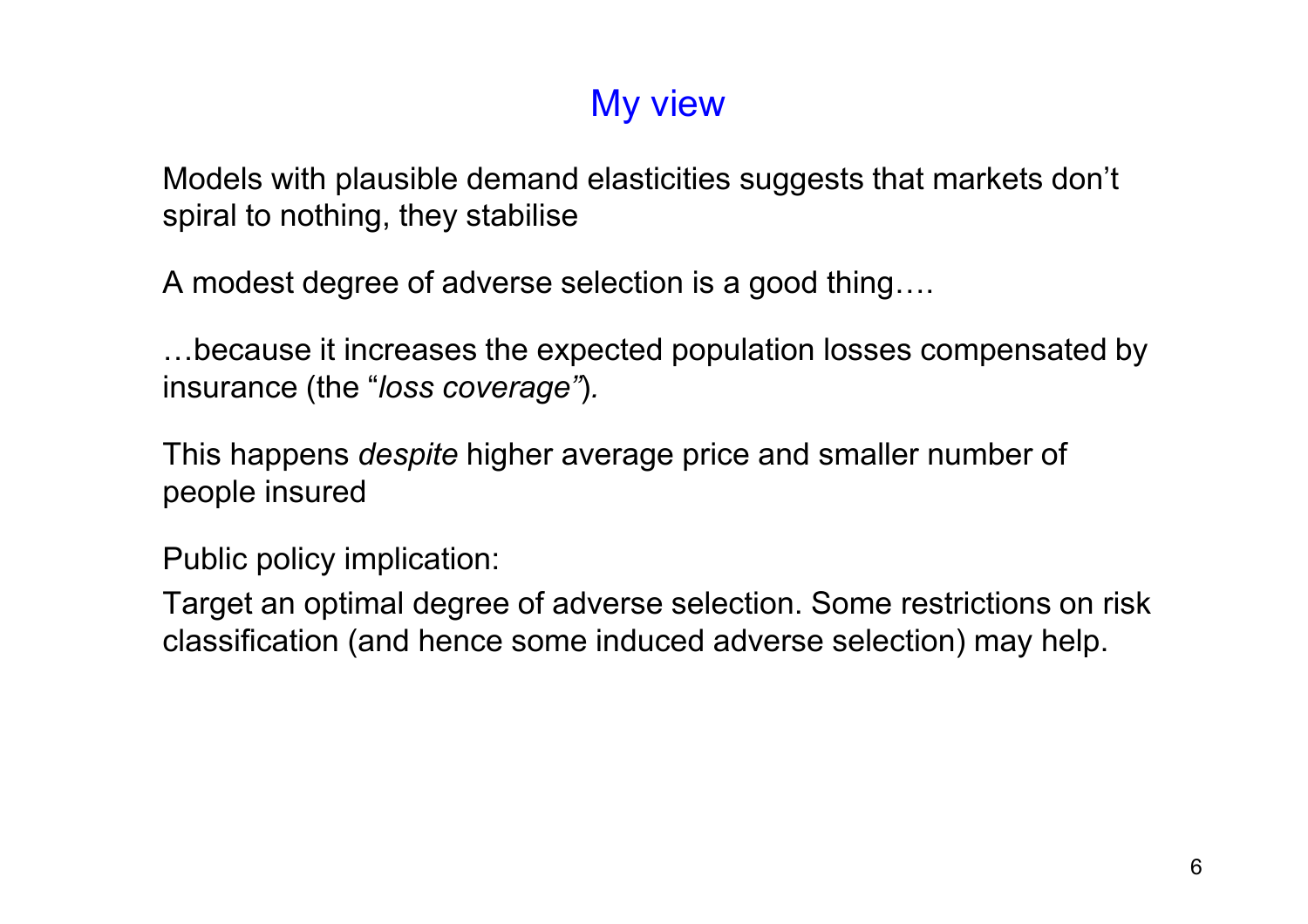Adverse selection: orthodox view v. my view (outline)

#### Toy examples

.

Loss coverage in context: usefulness, alternatives

Loss coverage: models & results

Reality checks

**Summary**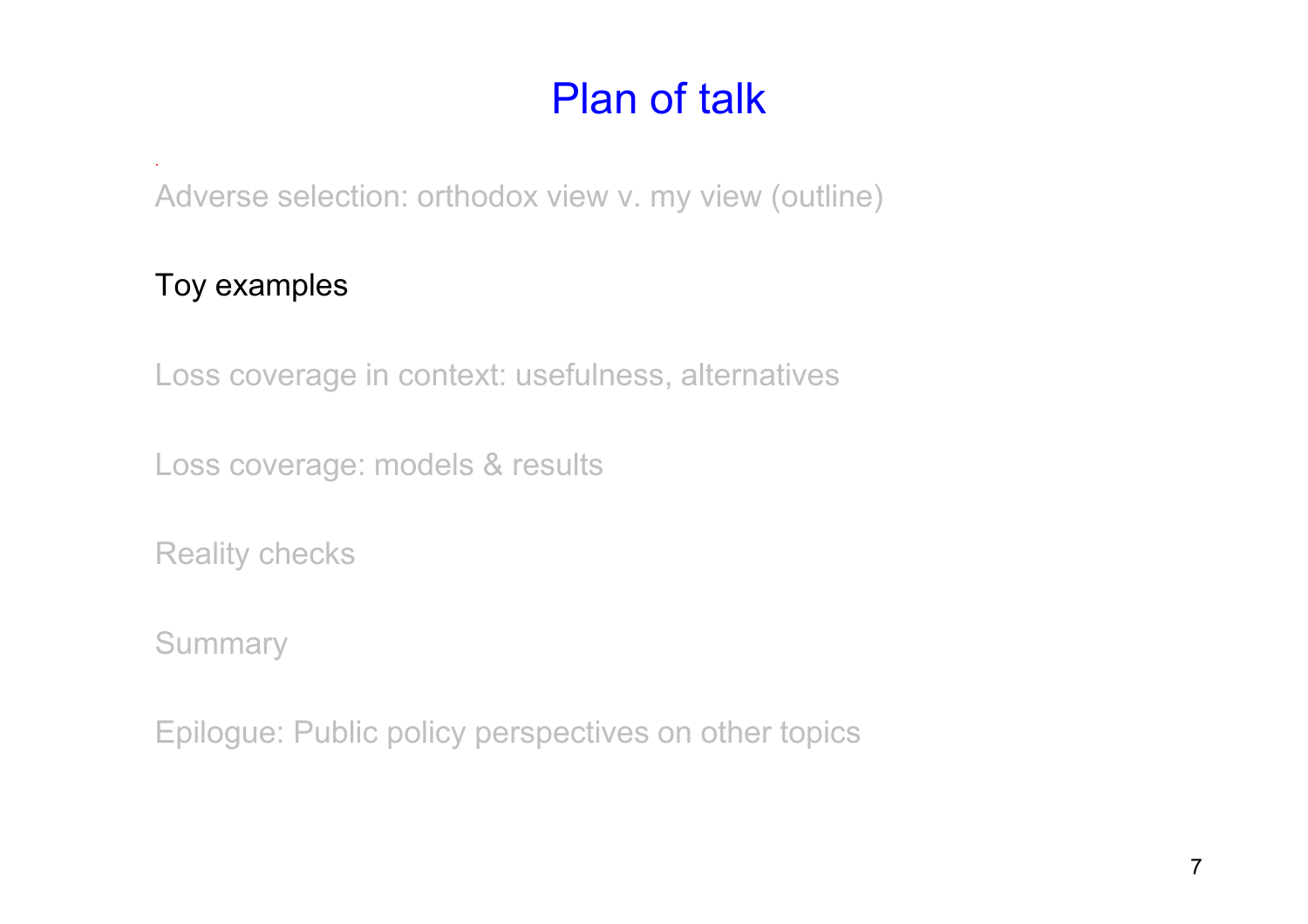

• High and low risks covered in same proportions as in population => No adverse selection.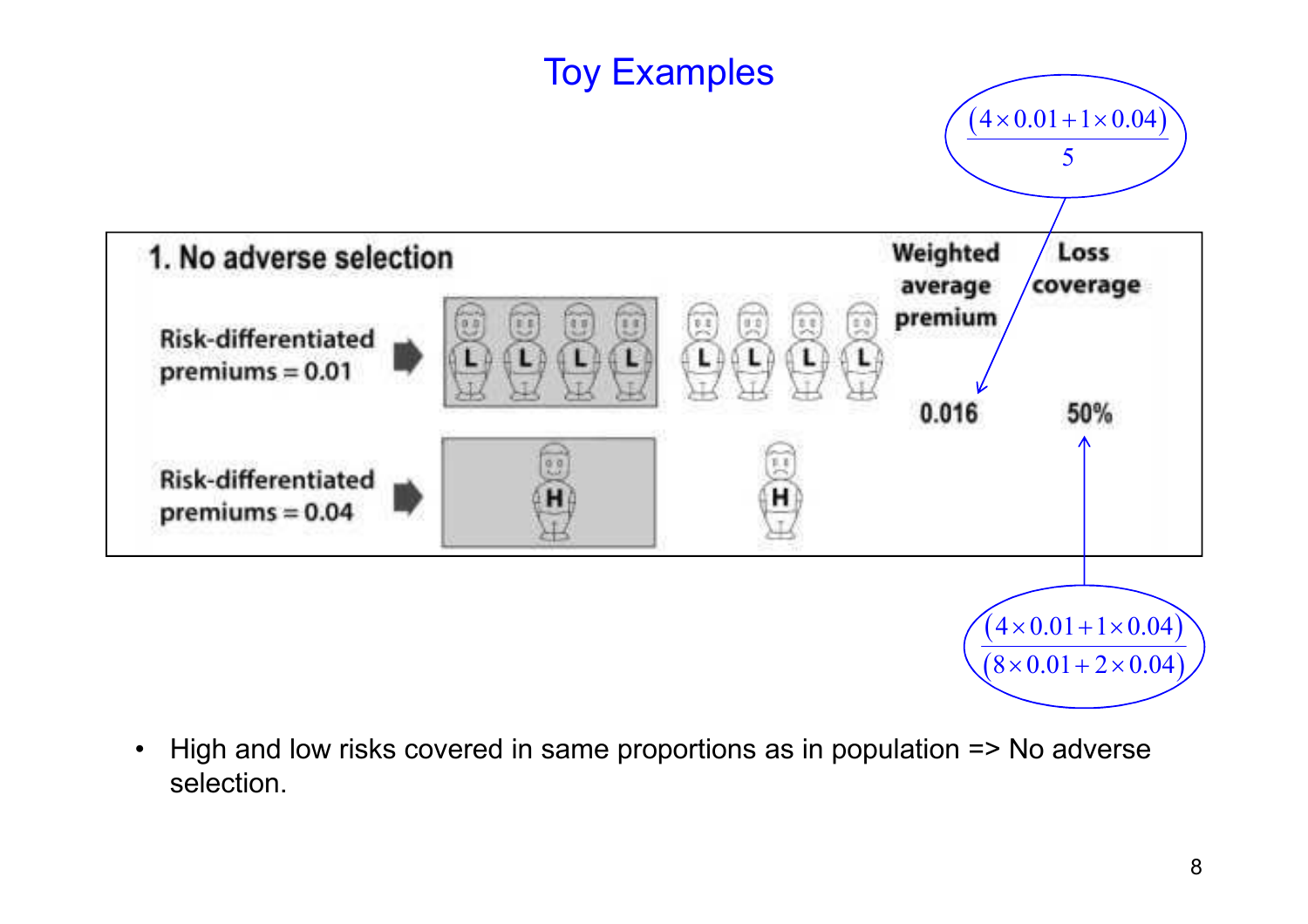

- 
- But shift in coverage towards higher risks more than offsets lower numbers insured => *higher* loss coverage.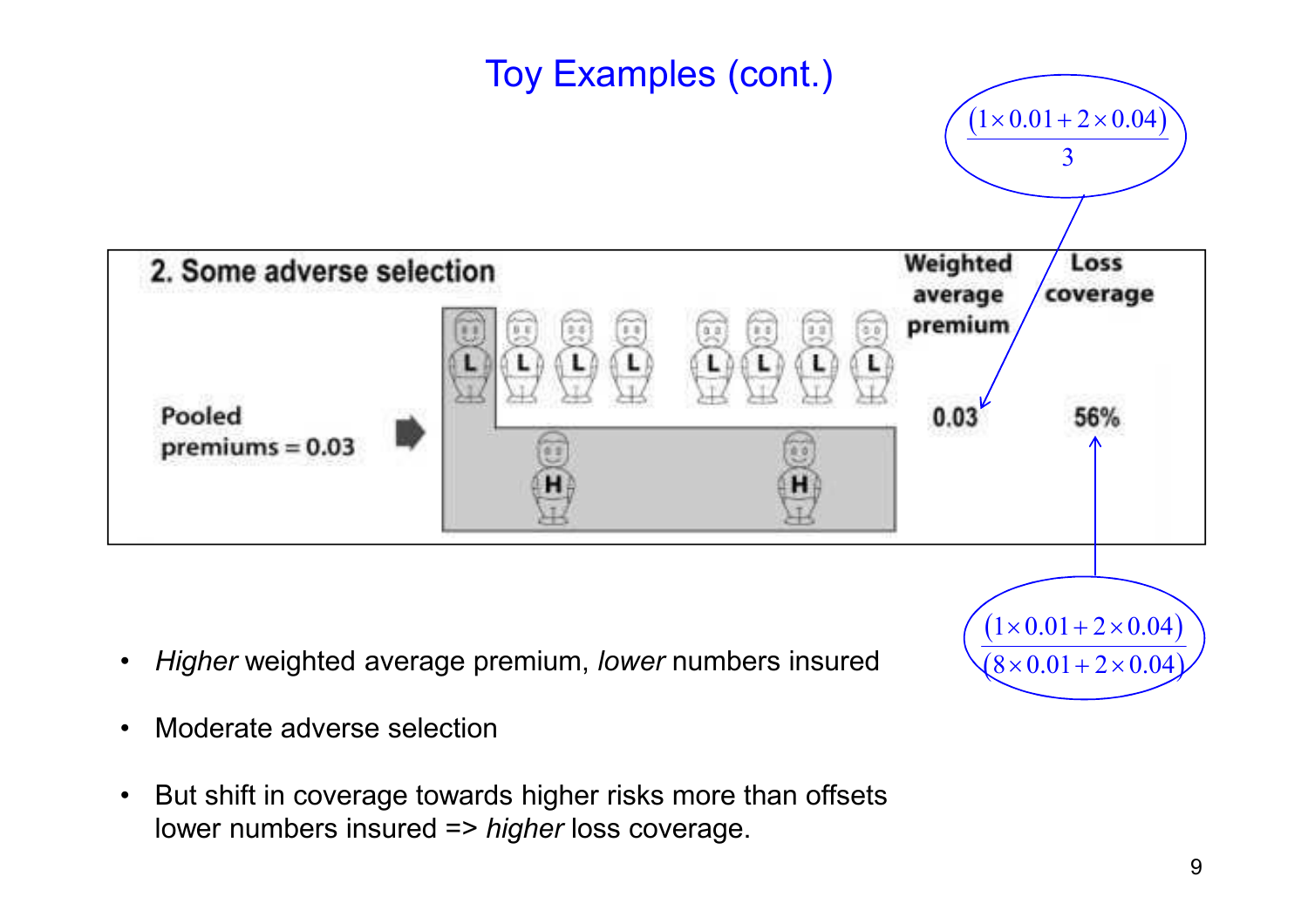

• Shift in coverage towards higher risks *does not* offset lower numbers insured => *lower* loss coverage.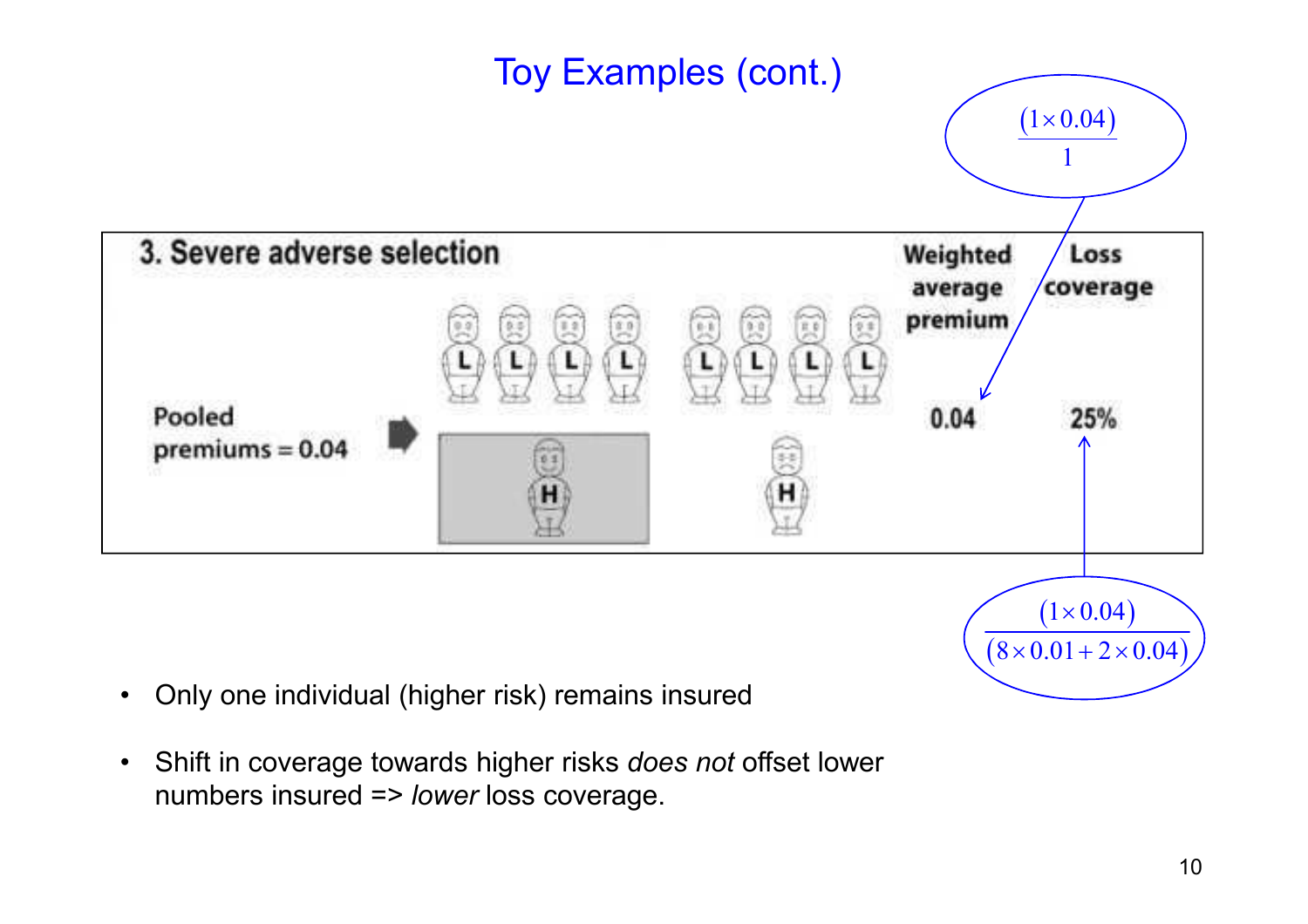#### Toy examples: summary

Loss coverage is increased by the "right amount" of adverse selection (but reduced by "too much" adverse selection)

Outcome depends on response of each risk-group to change in price, *i.e.* demand elasticities

=> Our research agenda: look for conditions on demand elasticities which ensure higher loss coverage under pooling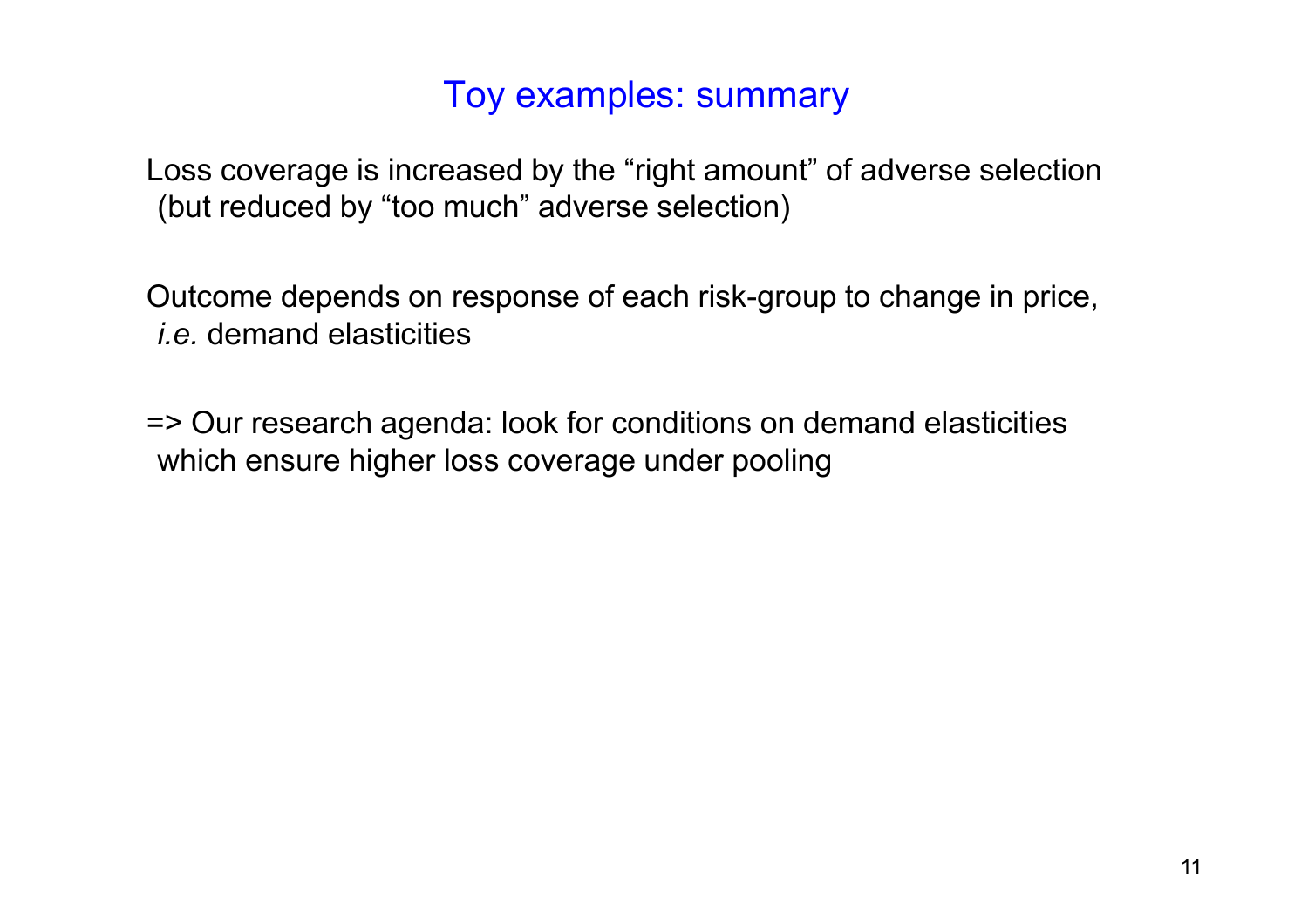Adverse selection: orthodox view v. my view (outline)

Toy examples

.

#### Loss coverage in context: usefulness, alternatives

Loss coverage: models & results

Reality checks

**Summary**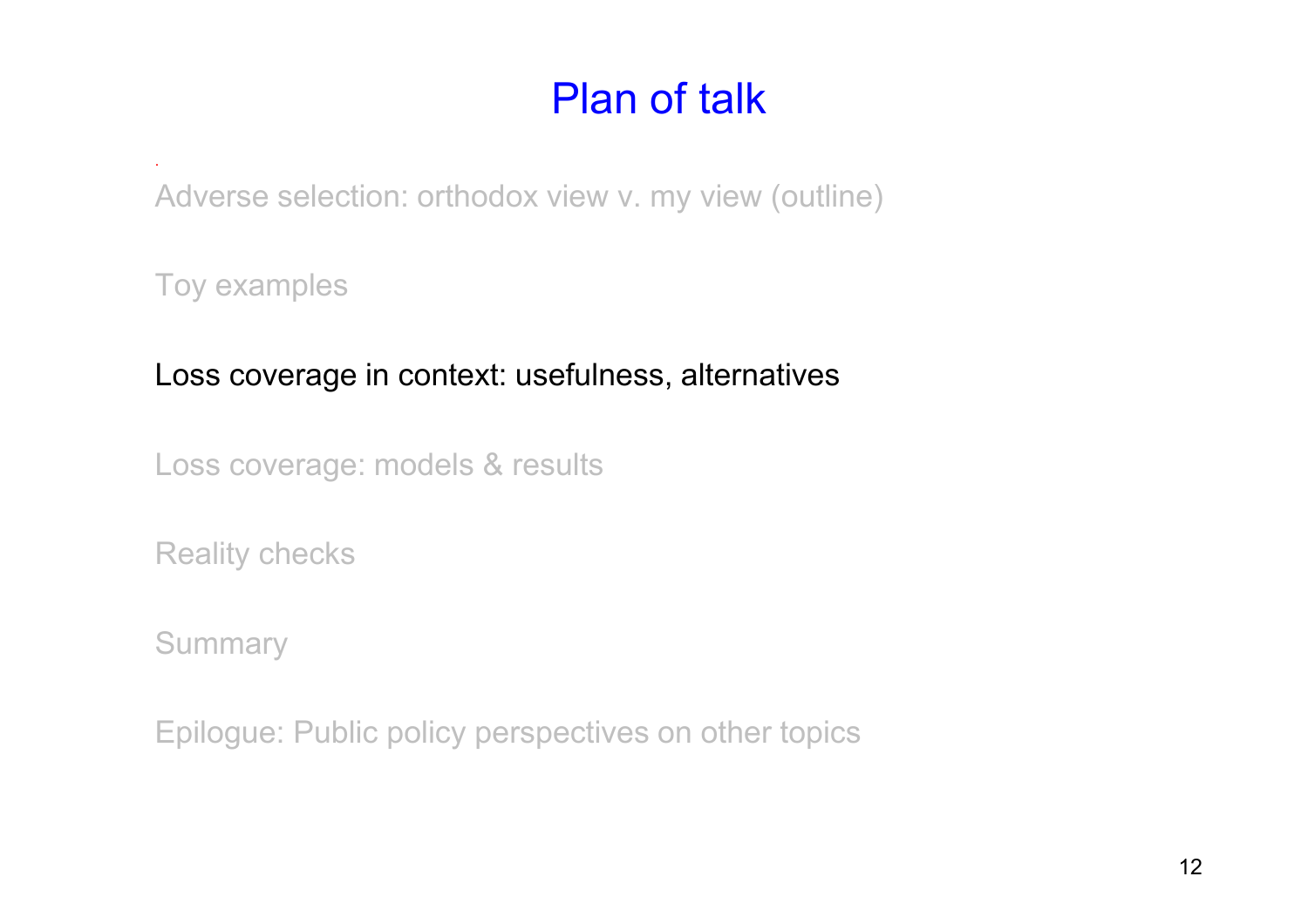#### Loss coverage: why it's a useful metric

Compensation of losses is the social purpose of insurance

Loss coverage focuses on this purpose

Loss coverage puts same weight on compensation of everyone's losses *ex-post* (no 'favouritism' towards higher or lower risks)...

...so more weight on coverage of higher risks *ex ante...* 

...but only in proportion to their higher risk.

For some purposes, policymaker might want to vary the weighting scheme (e.g. higher/lower weight on large losses which occur at low frequencies)

But loss coverage's "equal weight on equal expected losses" (i.e. amount x frequency) seems an obvious place to start.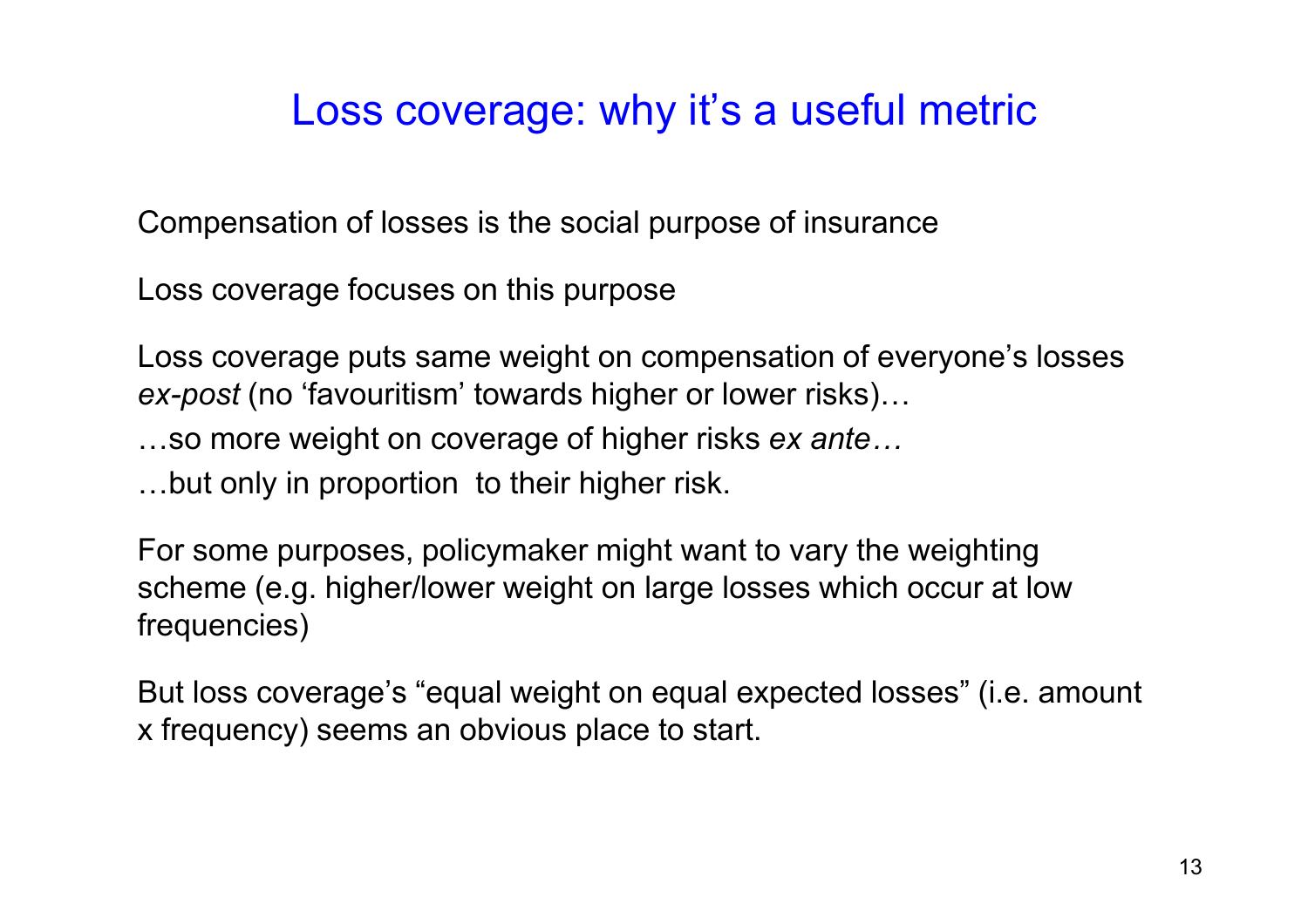#### Loss coverage: Better than alternative metrics

#### Alternative 1: (unweighted) coverage

Common in public policy discussions.

Unsatisfactory because ignores probabilities of loss.

If coverage is concentrated over low risks, coverage can be high, but only small fraction of population's losses is compensated. Bad!

Coverage = *unweighted* insurance demand. Loss coverage = *risk-weighted* insurance demand.

Alternative 2: utilitarian welfare ("social welfare")

Sum of expected utilities.

Common in formal economic modelling.

Unsatisfactory because utilities always unobservable.

(But reconciled, under certain assumptions, in Hao et al. 2016a.)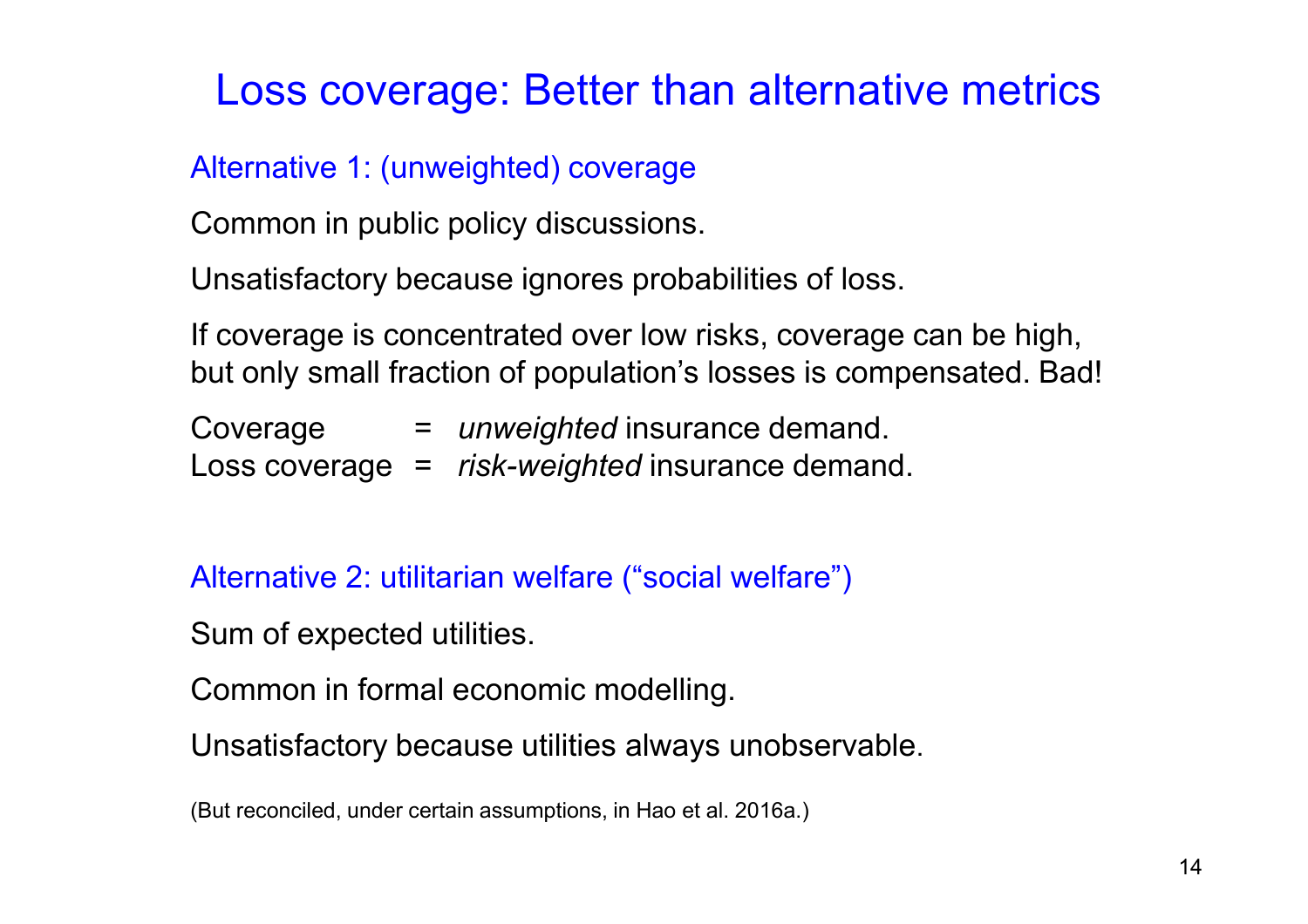Adverse selection: orthodox view v. my view (outline)

Toy examples

.

Loss coverage in context: usefulness, alternatives

#### Loss coverage: models & results

Reality checks

**Summary**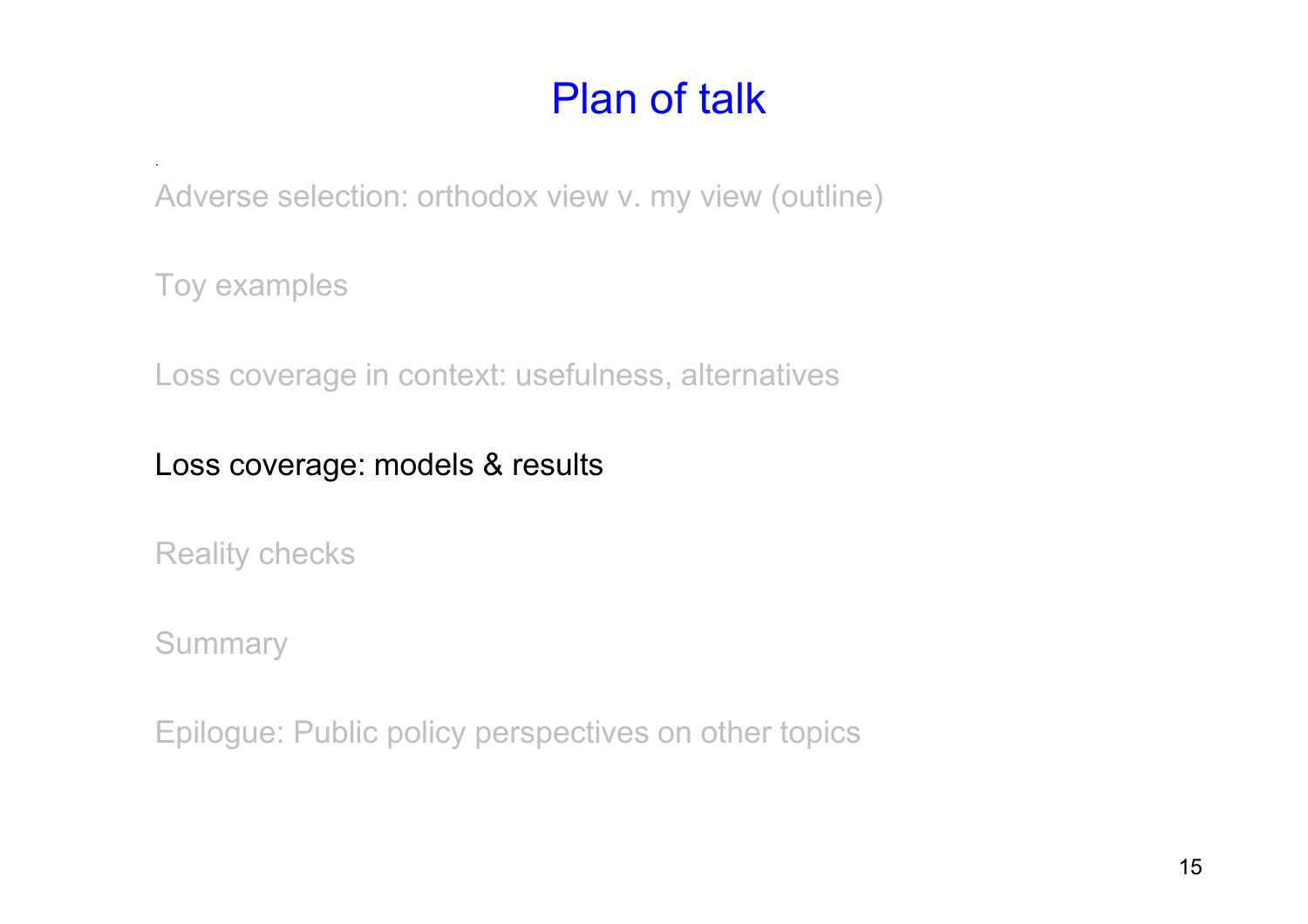#### Loss coverage: models

Assume all losses and cover are unit amounts Timeless zero-profit equilibrium

Two risk-groups, with...

- probabilities of loss:  $\mu_1$  and  $\mu_2$ [say 0.01 and 0.04]
- Population proportions:  $p_1$  and  $p_2$
- *"fair-premium demands"* :  $\boldsymbol{d}_1(\mu_1) = \tau_1 \text{ and } \boldsymbol{d}_2(\mu_2) = \tau_2$ [say 0.5 and 0.5]

Iso-elastic demand:

$$
d_i(\mu_i, \pi_i) = \tau_i \left(\frac{\mu_i}{\pi_i}\right)^{-\lambda_i}
$$

where  $\lambda_i$  is a positive constant.

The *λ<sup>i</sup>* controls shape of demand curve, and corresponds to:

$$
\text{price elasticity of demand} = -\frac{\partial \ln \left[ d_i(\pi_i) \right]}{\partial \ln \pi_i}
$$



[say 0.9 and 0.1]

*i*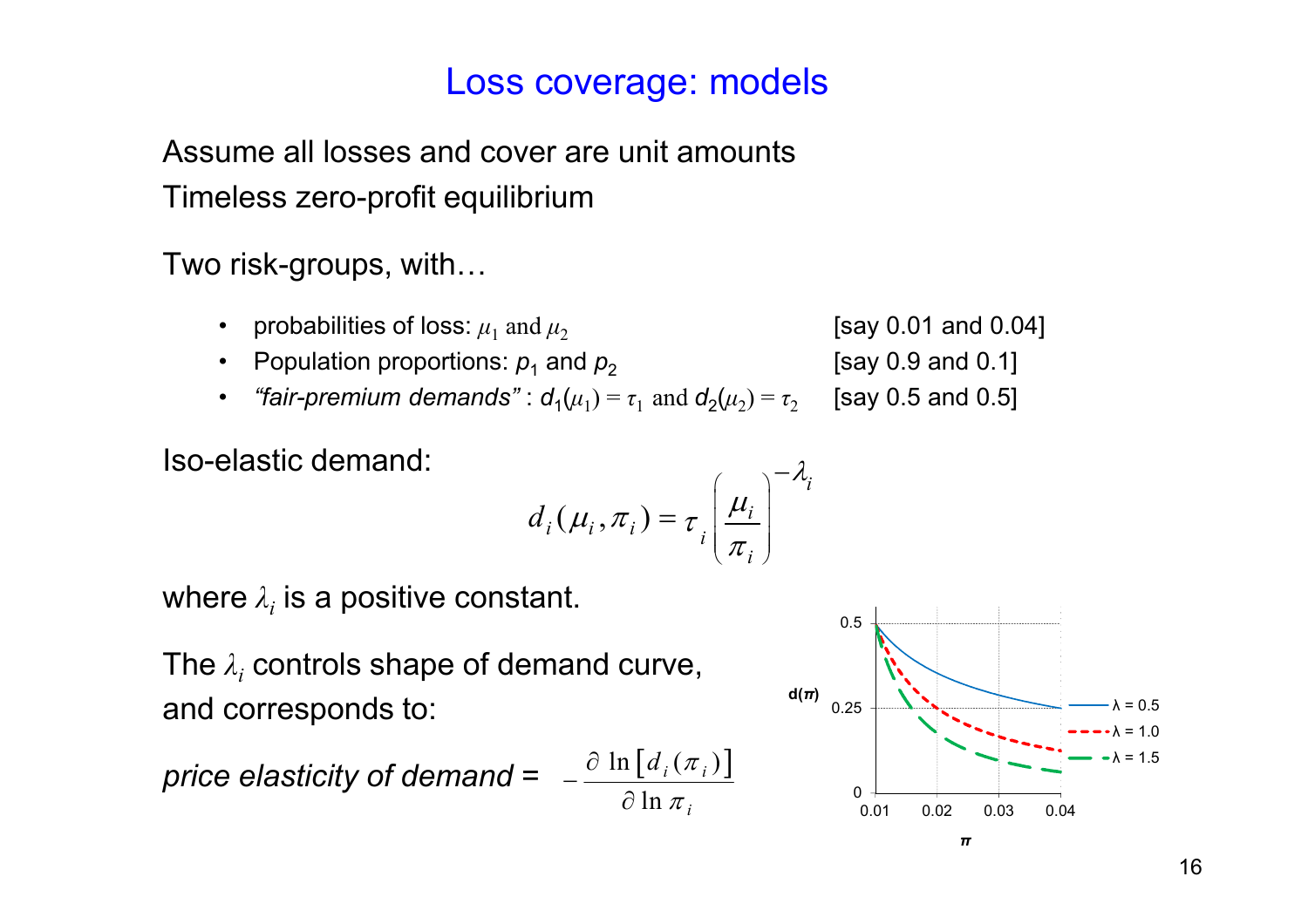#### **Equilibrium**

For an individual selected at random from the population... Define the random variables:

> $Q = I$ [*individual is insured*]  $X = I$ [*individual incurs a loss*] Π = *premium offered to the individual*

| Expected premium: | $E[Q\Pi] = \sum p_i d_i(\pi_i) \pi_i$ |
|-------------------|---------------------------------------|
| Expected claim:   | $E[QX] = \sum p_i d_i(\pi_i) \mu_i$   |
| Equilibrium:      | $E[Q\Pi] = E[QX]$                     |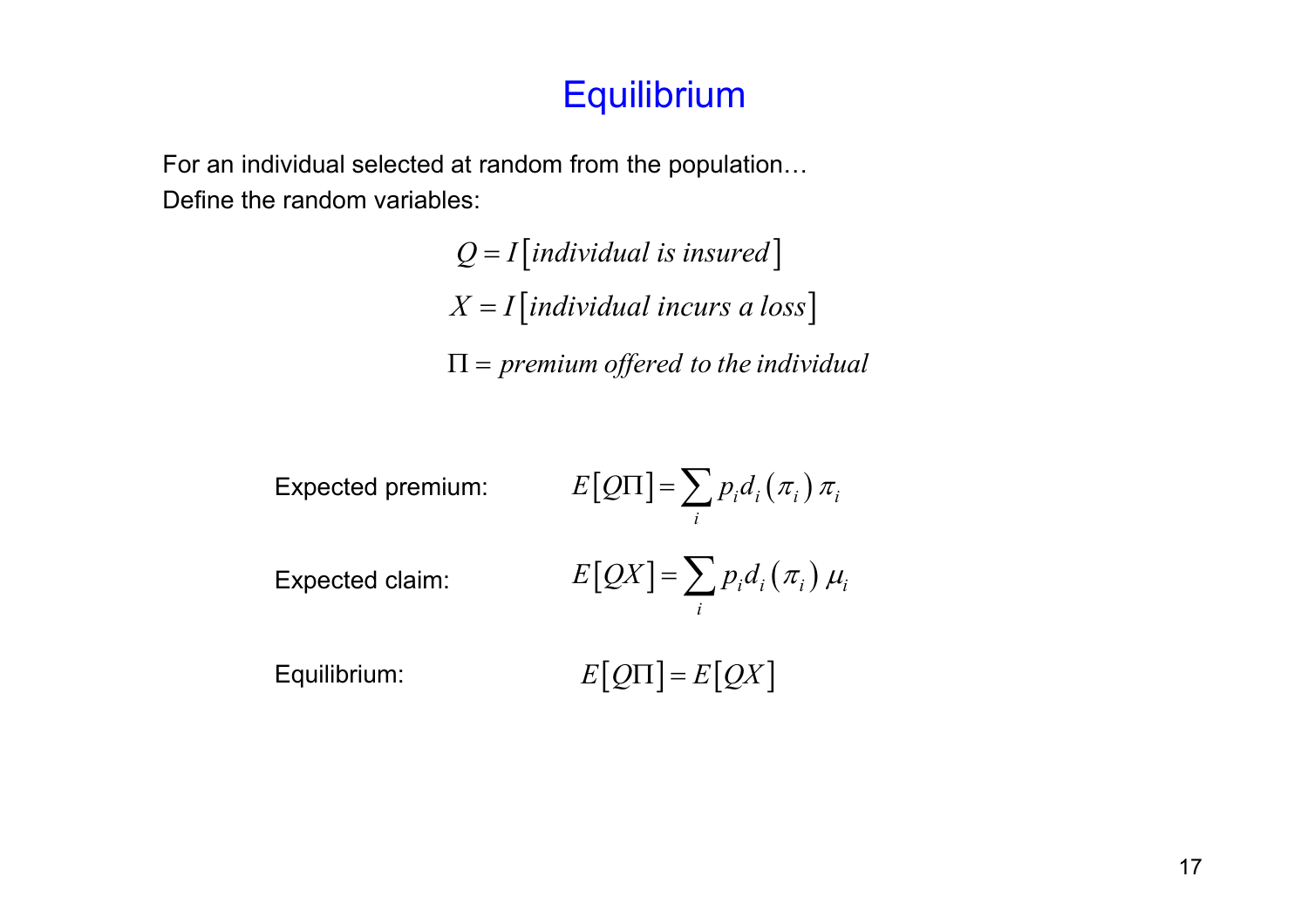#### Equilibrium (cont)

Quantities to characterise the equilibrium:

1. *Adverse selection*, 
$$
A = \frac{E[QL]}{E[Q]E[L]}
$$

so that  $A = 1$  is neutral,  $A > 1$  is adverse selection.

Note: equivalent to many econometrics papers which define as  $\text{ cov}({\mathcal Q},L) \!>\! 0$  .

2. *Adverse selection ratio* = 
$$
\frac{A}{A_0}
$$

where  $A_0$  denotes some reference risk classification scheme (e.g. actuarially fair premiums).

3. Loss coverage, 
$$
C = E[QL]
$$

Intuition: the product *QL* indexes the 'overlap' of cover and losses.

4. Loss coverage ratio = 
$$
\frac{C}{C_0}
$$

where  $C_0$  denotes some reference risk classification scheme (e.g. actuarially fair premiums).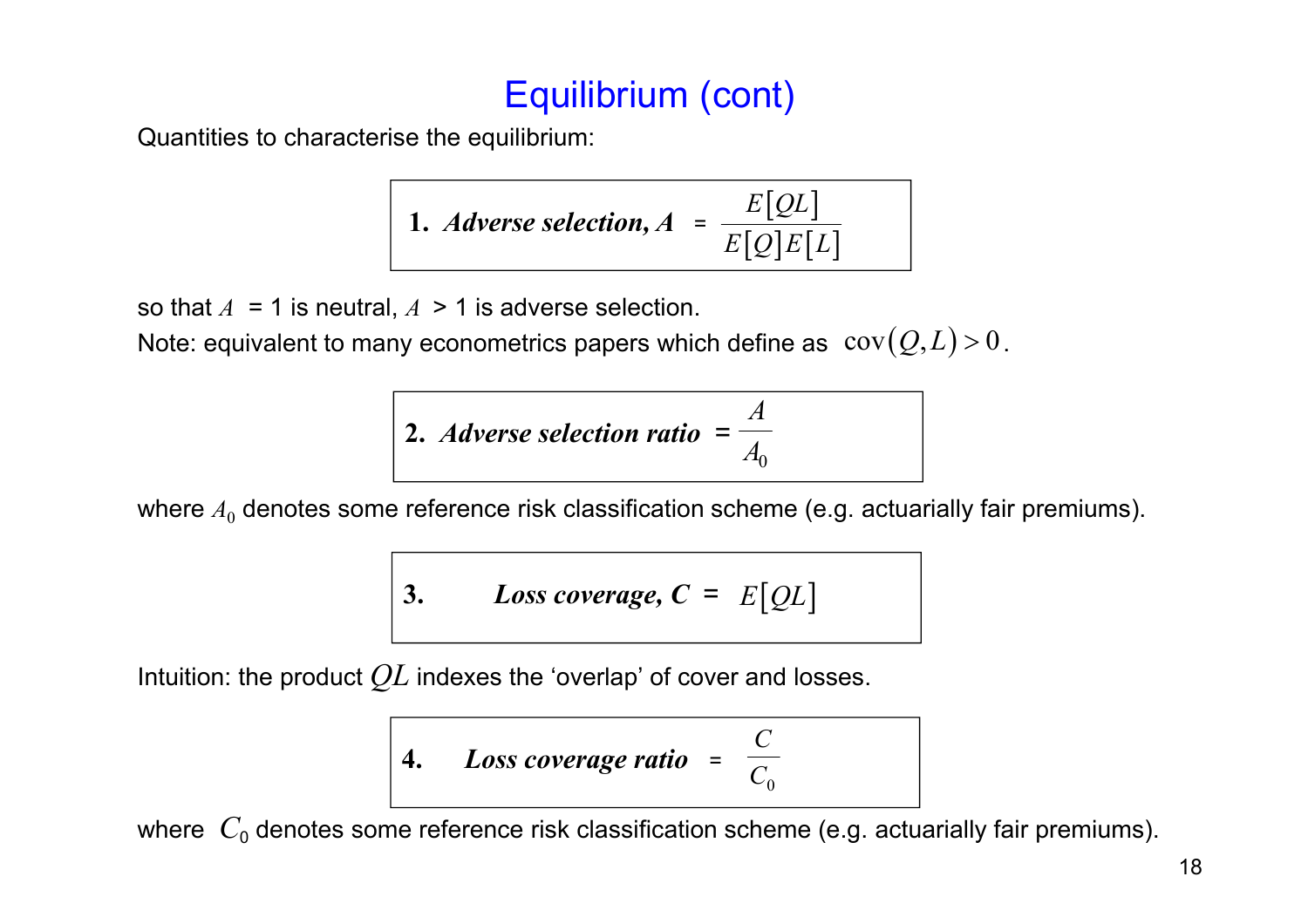#### Loss coverage ratio as a function of adverse selection ratio



Loss coverage is highest with an intermediate level of adverse selection...

....so we may want some restrictions on risk classification to induce that adverse selection.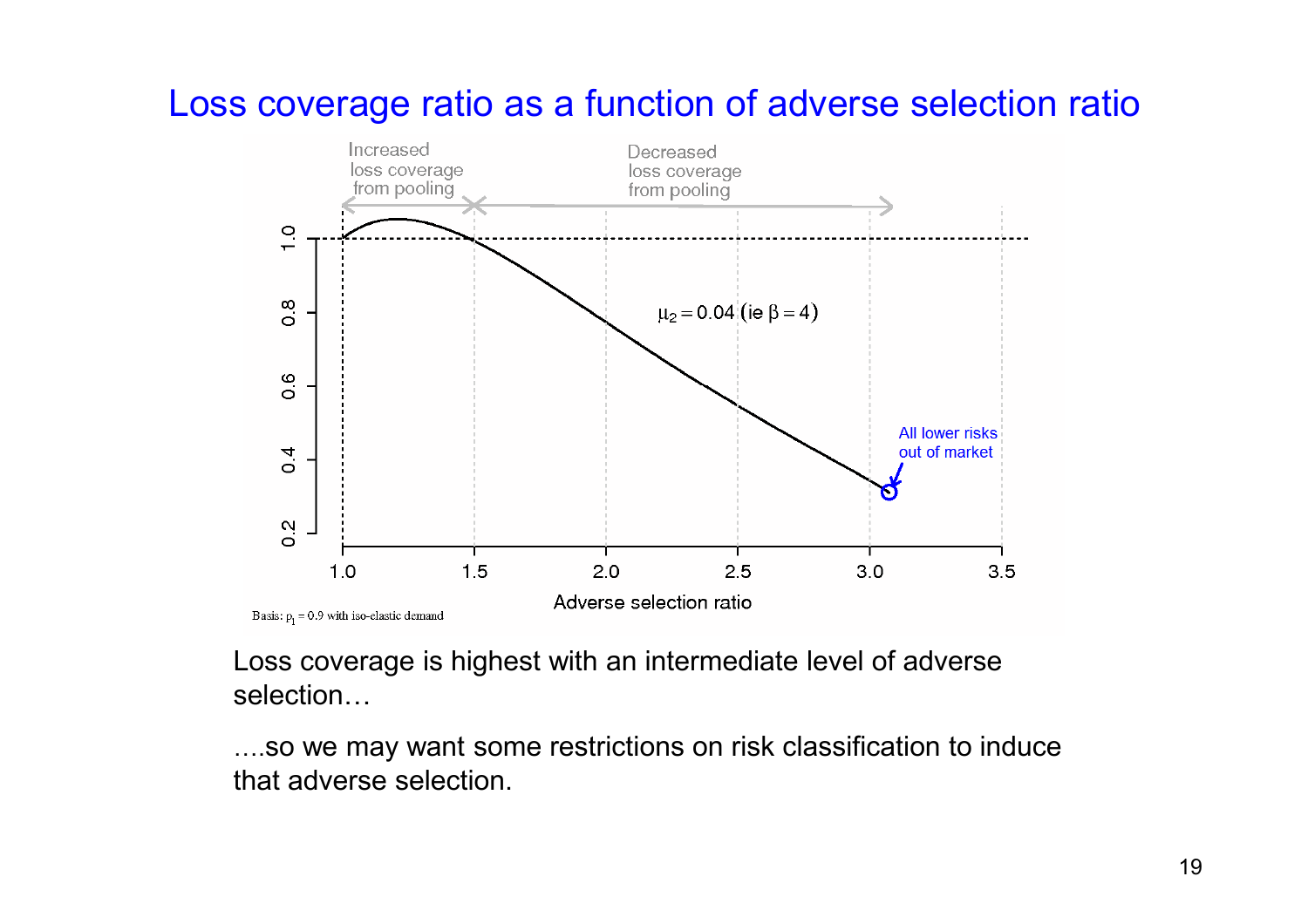#### Loss coverage ratio as function of demand elasticity



#### Iso-elastic case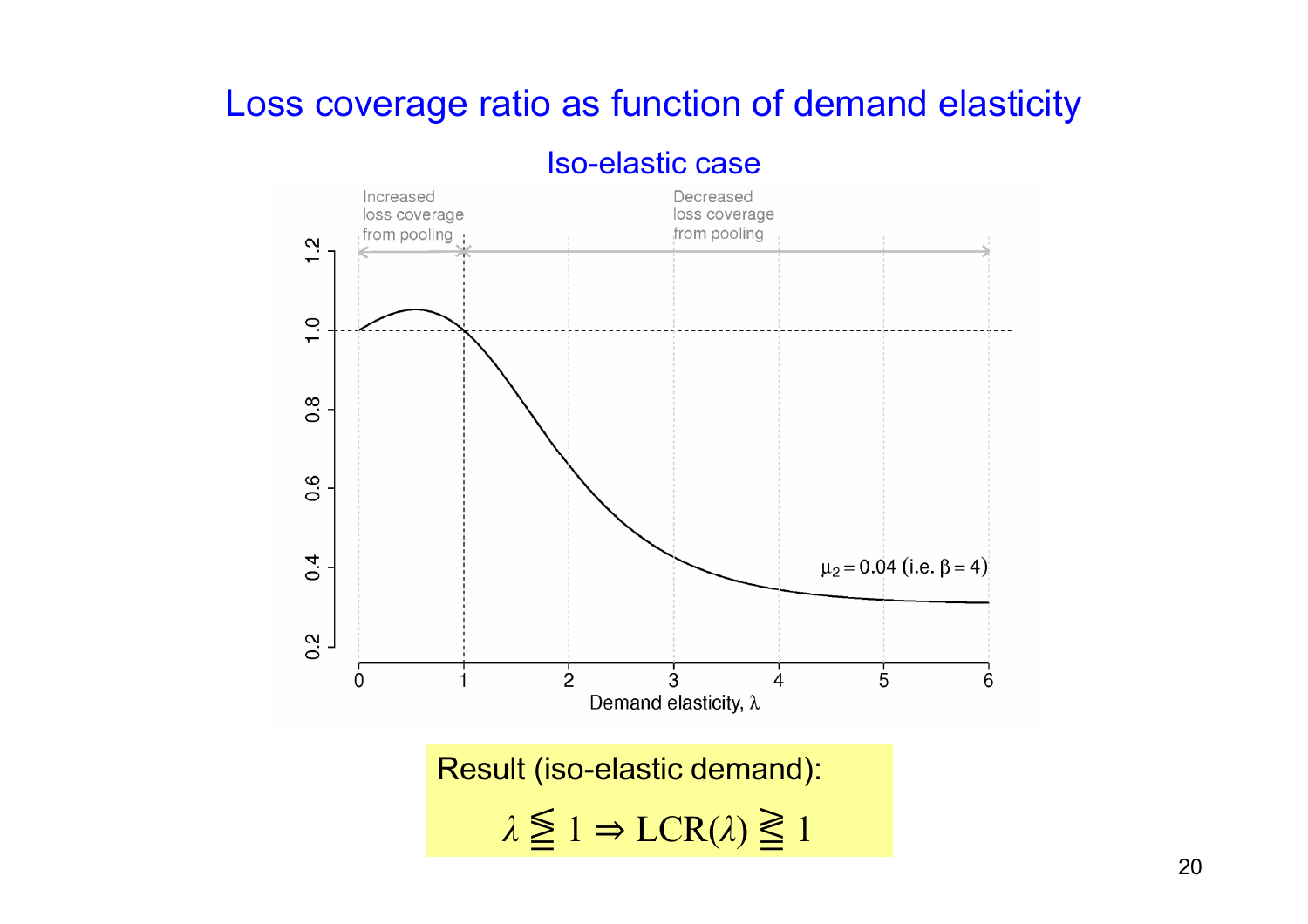#### Loss coverage ratio as function of demand elasticity Range of cases

Suppose elasticity is same function of  $\pi$  for both risk-groups...4 possible patterns...



A negative exponential formula can represent all the patterns above:

$$
d(\mu_i, \pi_i) = \tau_i \exp\left\{ \left[ 1 - \left( \frac{\pi_i}{\mu_i} \right)^n \right] \frac{\lambda_i}{n} \right\}
$$

Parameter *n* is the "elasticity of elasticity" (or "second-order elasticity").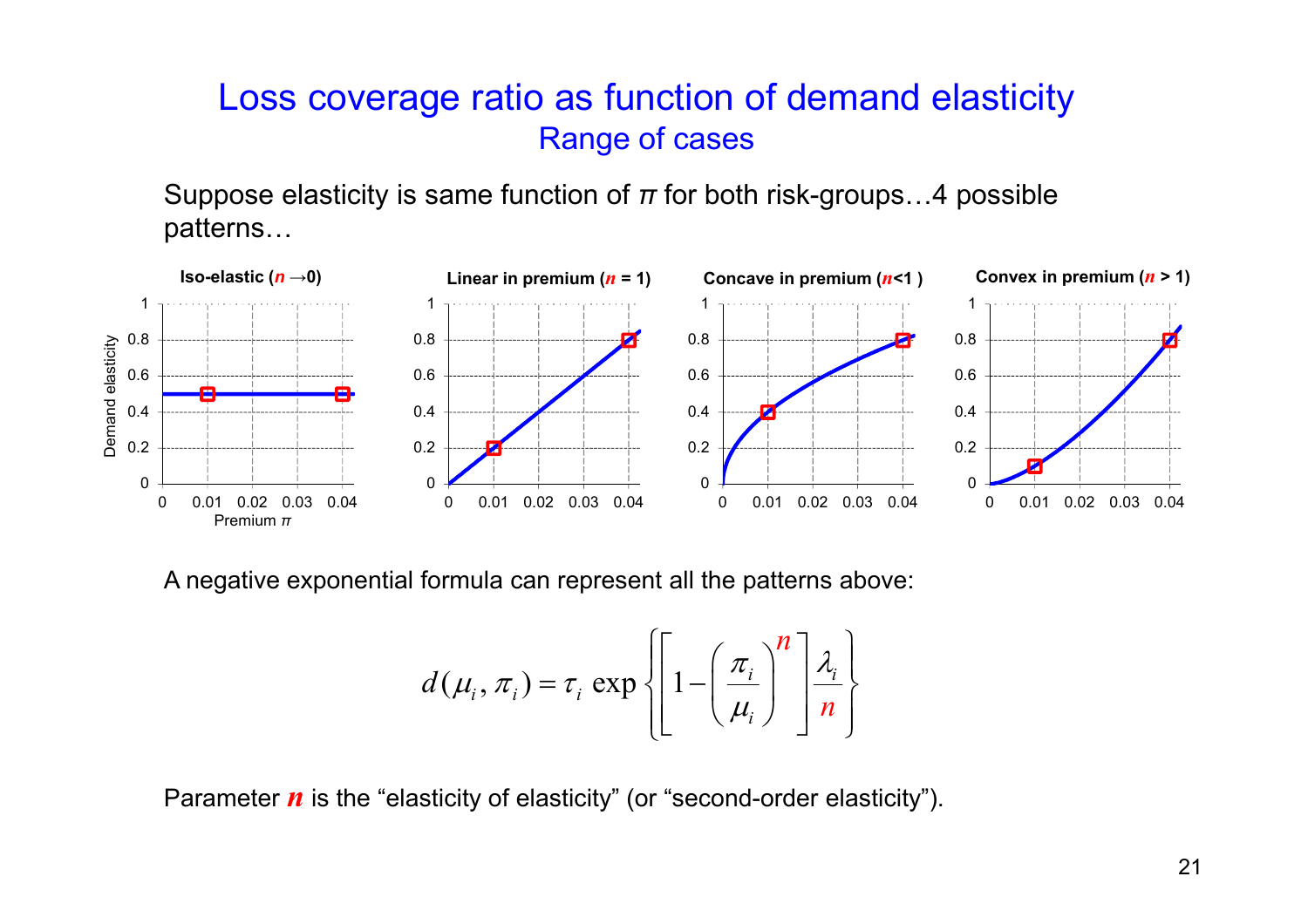#### Loss coverage ratio as function of demand elasticity Range of simple cases



...So iso-elastic demand is actually the 'least favourable' case.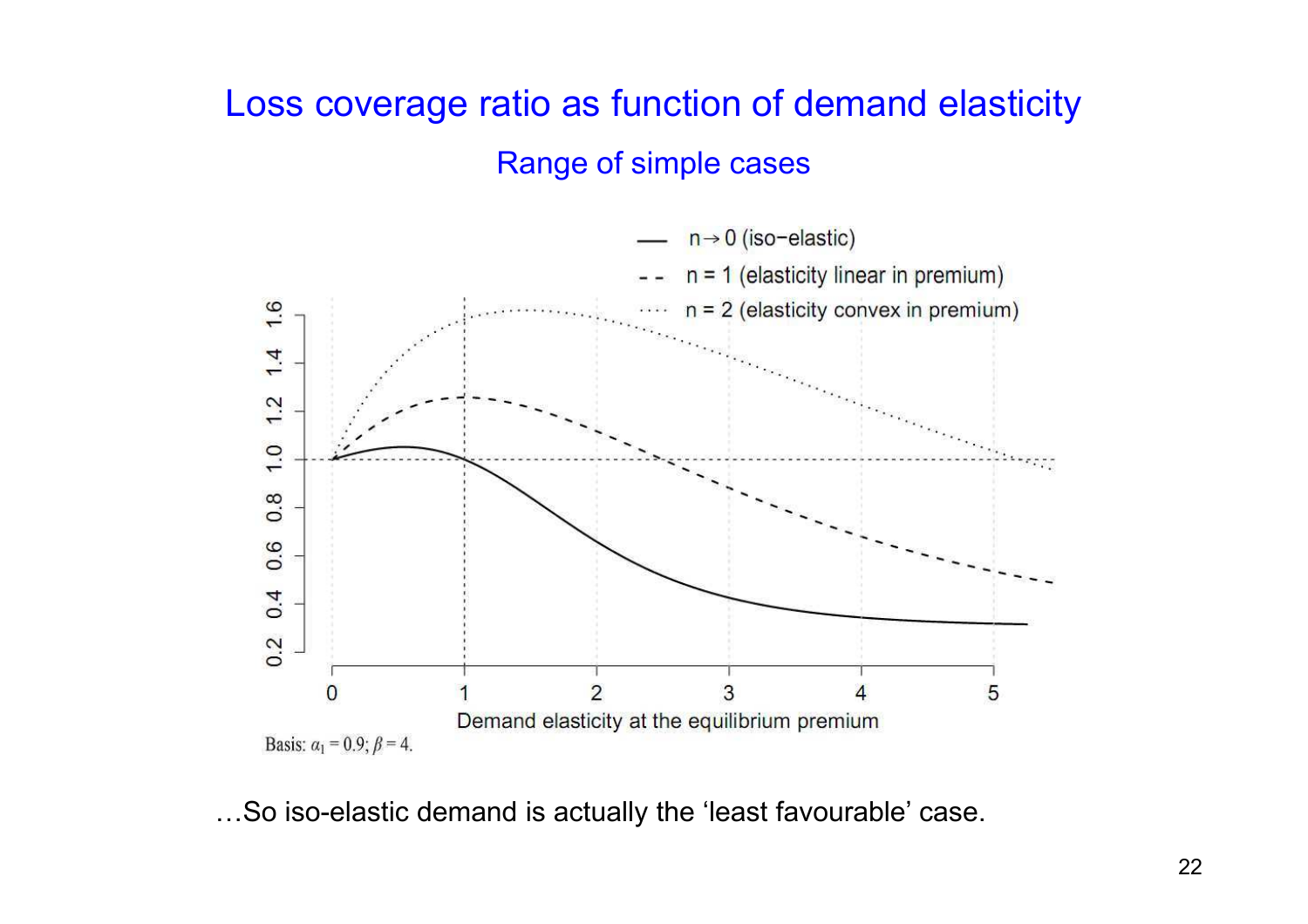#### Loss coverage ratio as function of demand elasticity

#### Fully general case

For *any* downward-sloping demand function (possibly different for different risk-groups), and *any* number of risk-groups...

Intuition for stating a general result:

We need to say something about how each risk-group's demand changes when the premium moves from the fair premium  $\mu_i$  to the pooled premium  $\pi_{0.}$ 

This can be characterised by *arc elasticity of demand* 

− loosely, (minus) the percentage change in demand over the arc of the demand curve from  $\mu_i$  to  $\pi_{0}$ .



arc elasticity 
$$
= \frac{\int_{\pi_0}^{\mu_i} \varepsilon_i(s) d \log s}{\int_{\pi_0}^{\mu_i} d \log s}
$$
  
"Weighted average of elasticity,  
with weights of log(premium)"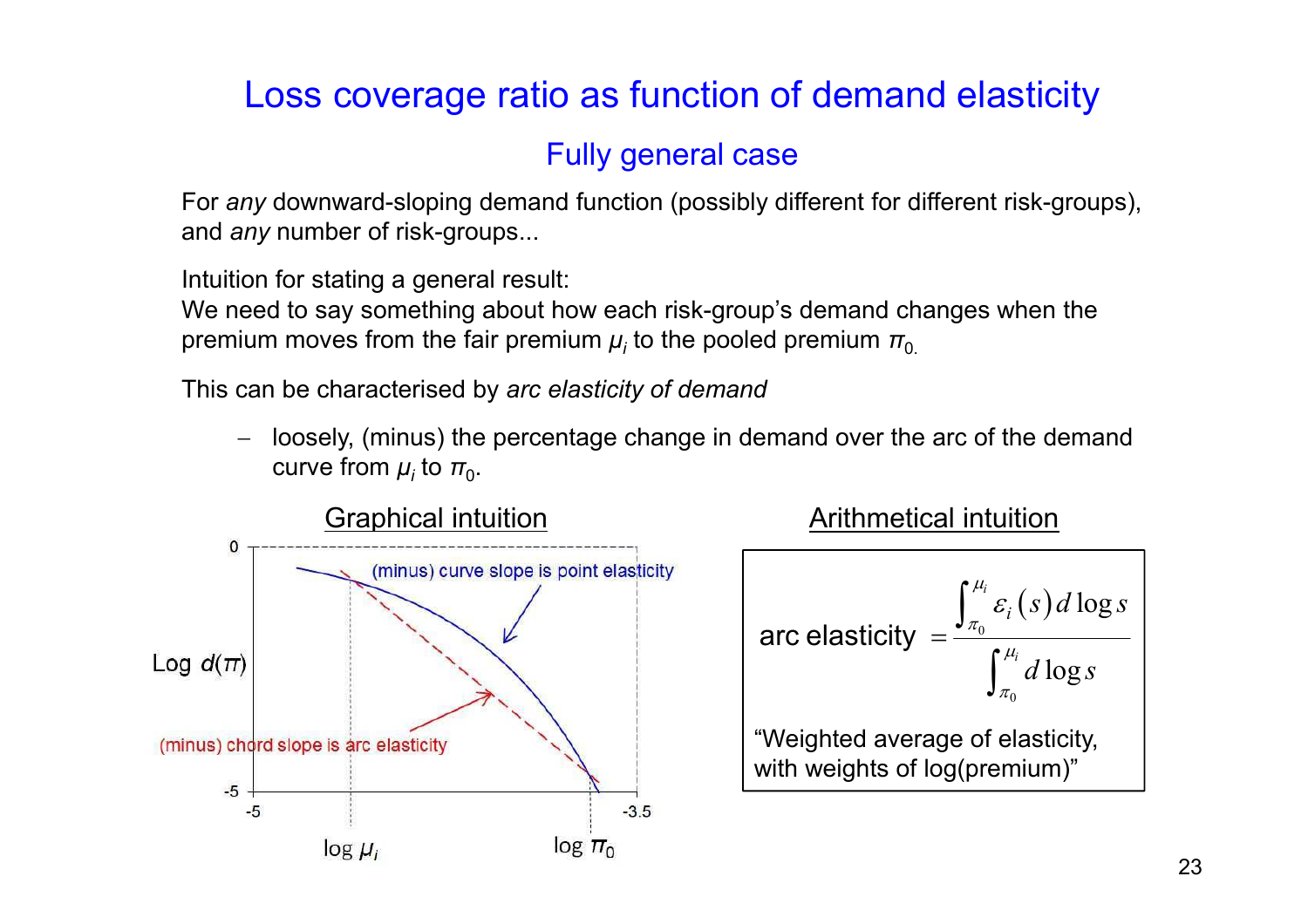#### Loss coverage ratio as function of demand elasticity

#### Fully general case

Result (general demand):

Under pooled equilibrium...

- if arc elasticities of *lower* risk-groups (those paying less than their fair premiums) are *less than 1*, and
- arc elasticities of the *higher* risk-groups (those paying more than their fair premium) *exceed those of all lower risk-groups*
- then loss coverage is *higher* under pooling than under actuarially fair premiums.

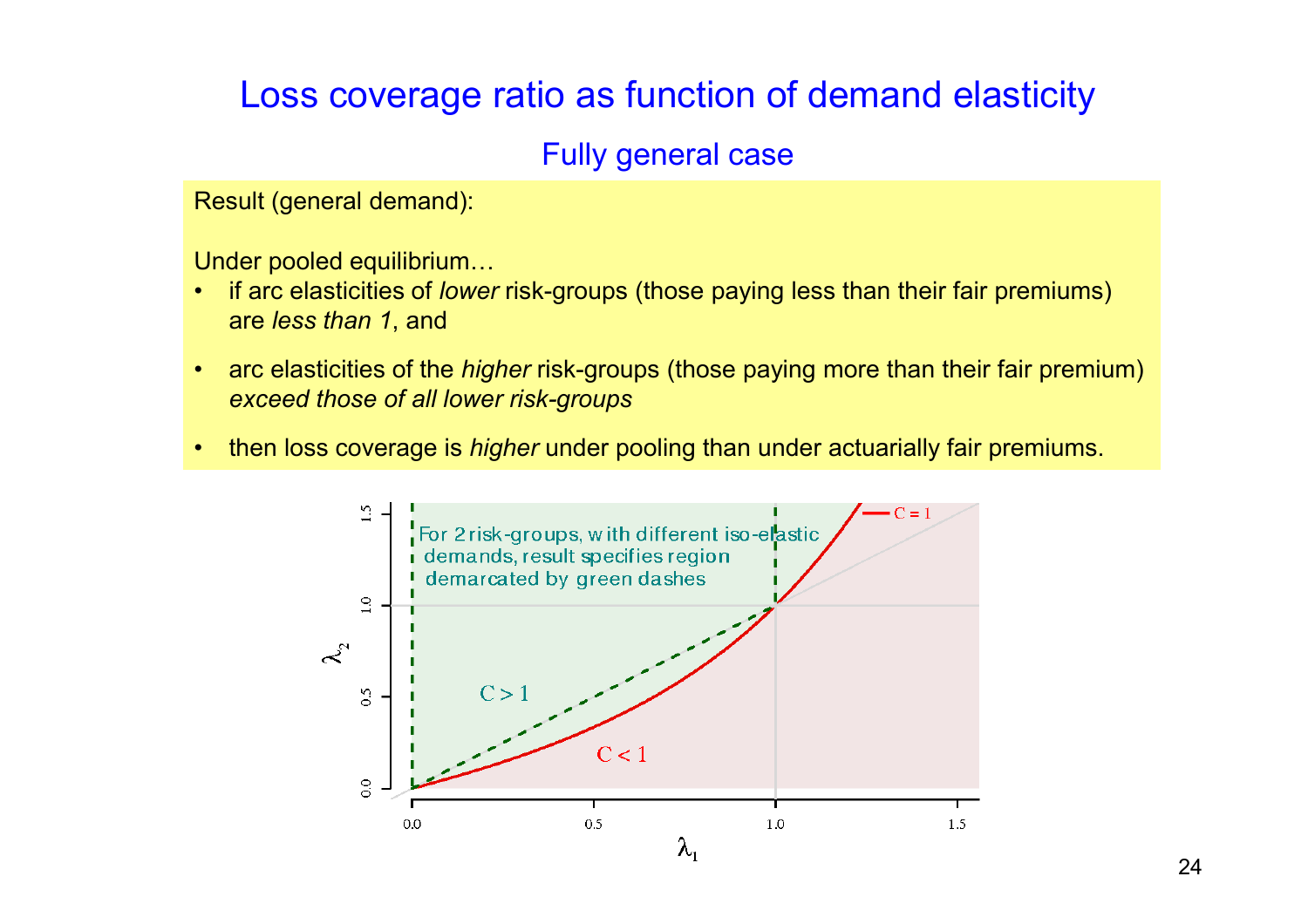Adverse selection: orthodox view v. my view (outline)

Toy examples

.

Loss coverage in context: usefulness, alternatives

Loss coverage: models & results

Reality checks

**Summary**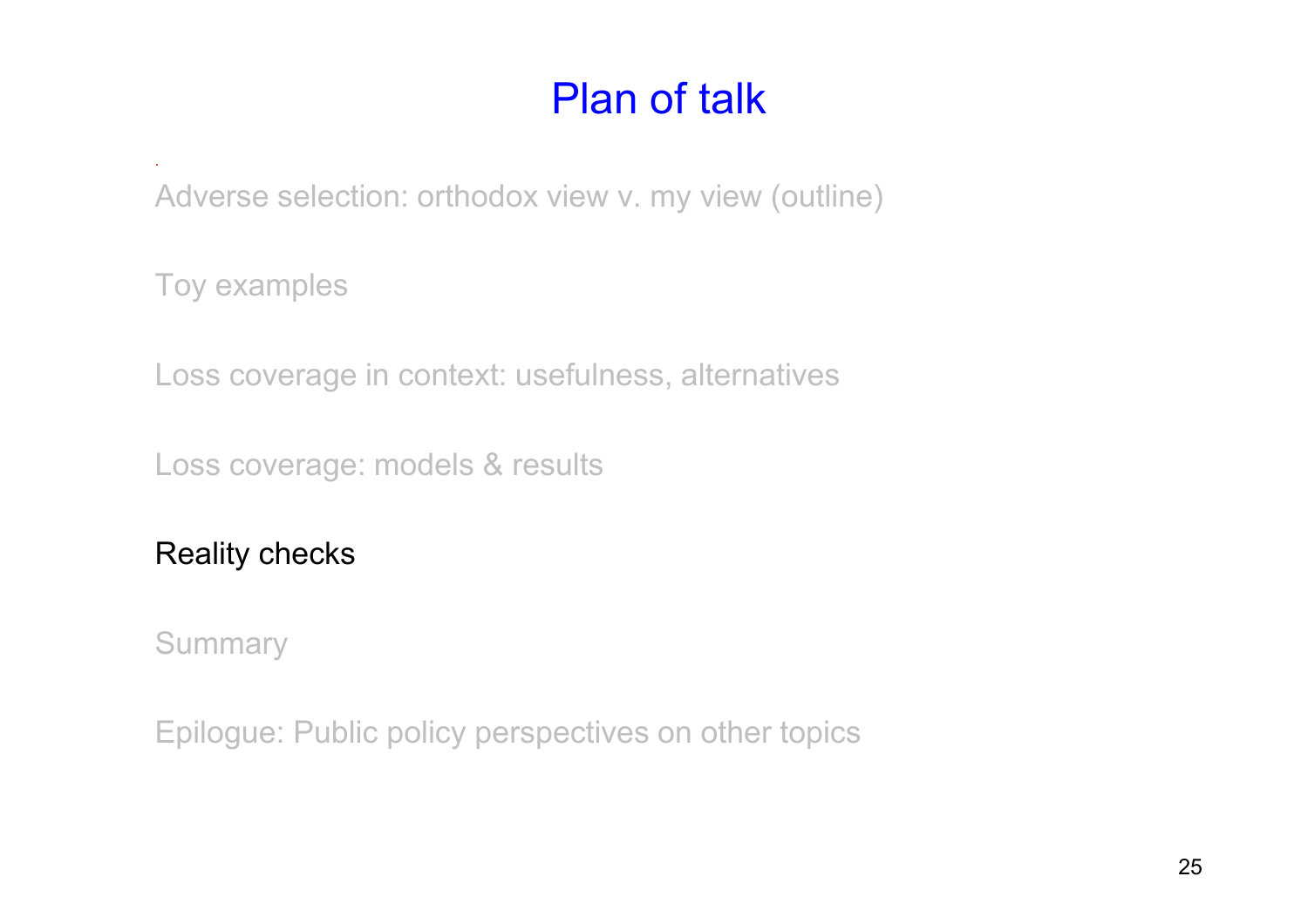#### Empirical evidence on demand elasticities



From above, elasticity < 1 seems promising. Empirically....

| <b>Market and country</b>                           | <b>Estimated</b><br><b>Demand</b><br><b>Elasticities</b> | <b>Authors</b>                                                                 |
|-----------------------------------------------------|----------------------------------------------------------|--------------------------------------------------------------------------------|
| Yearly renewable term life insurance,<br><b>USA</b> | $-0.4$ to $-0.5$                                         | Pauly et al (2003)                                                             |
| Term life insurance, USA                            | $-0.66$                                                  | Viswanathan et al (2007)                                                       |
| Whole life insurance, USA                           | $-0.71$ to $-0.92$                                       | Babbel (1985)                                                                  |
| Health insurance, USA                               | 0 to $-0.2$                                              | Chernew et al (1997),<br>Blumberg et al (2001),<br>Buchmueller and Ohri (2006) |
| Health insurance, Australia                         | $-0.35$ to $-0.50$                                       | <b>Butler (1999)</b>                                                           |
| Farm crop insurance, USA                            | $-0.32$ to $-0.73$                                       | Goodwin (1993)                                                                 |

...at least suggestive that relevant elasticities often less than 1.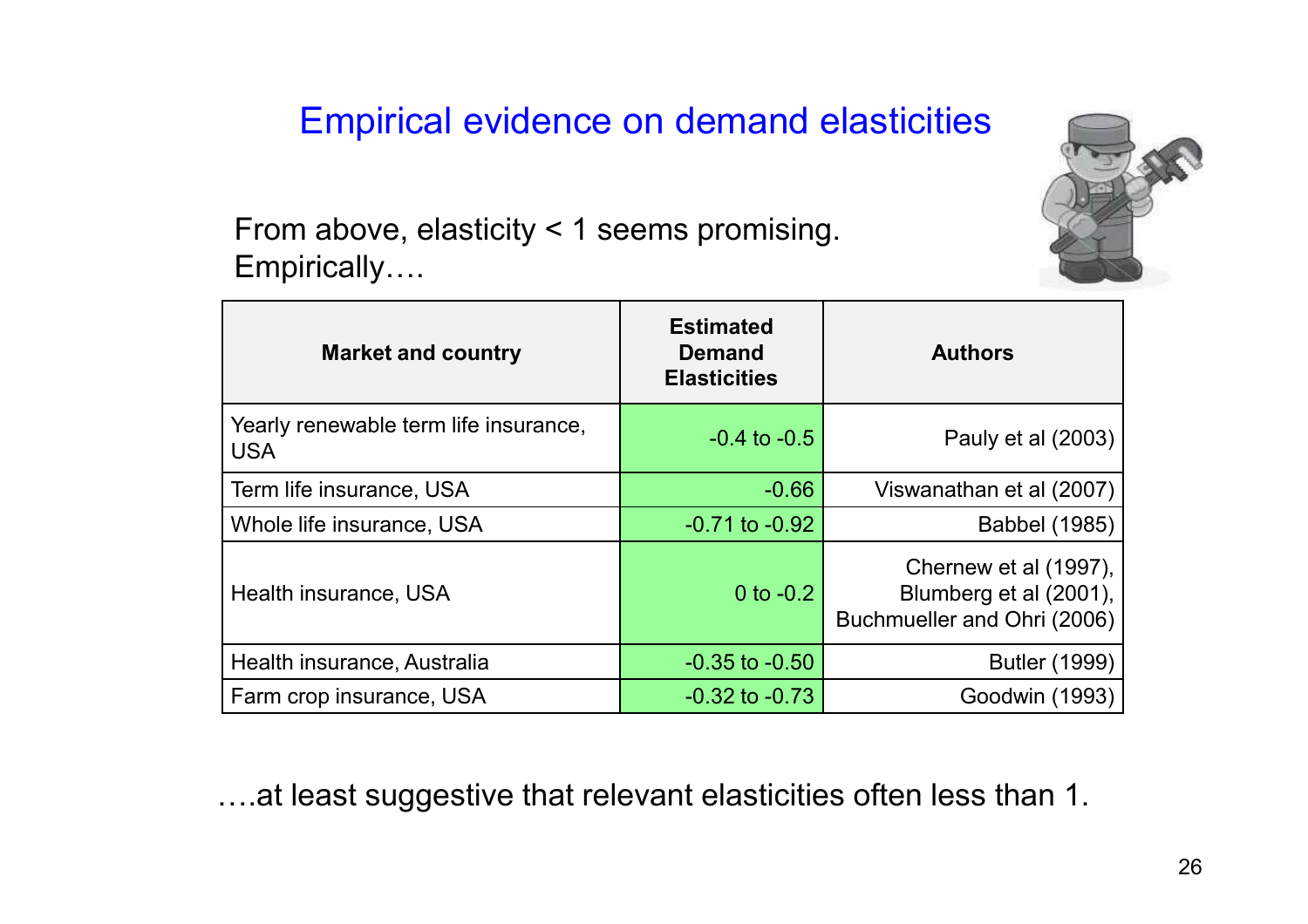### Insurers' perspective

Maximise loss coverage = maximise premium income

So if profit loadings  $\propto$  premiums, not obvious my agenda is bad for insurers!

But in real world where profits are not zero, many actions of insurers appear directed at *minimising* loss coverage

– *e.g.* policy design, small print, claims control

...So in this sense, insurers are *not* trying to maximise loss coverage.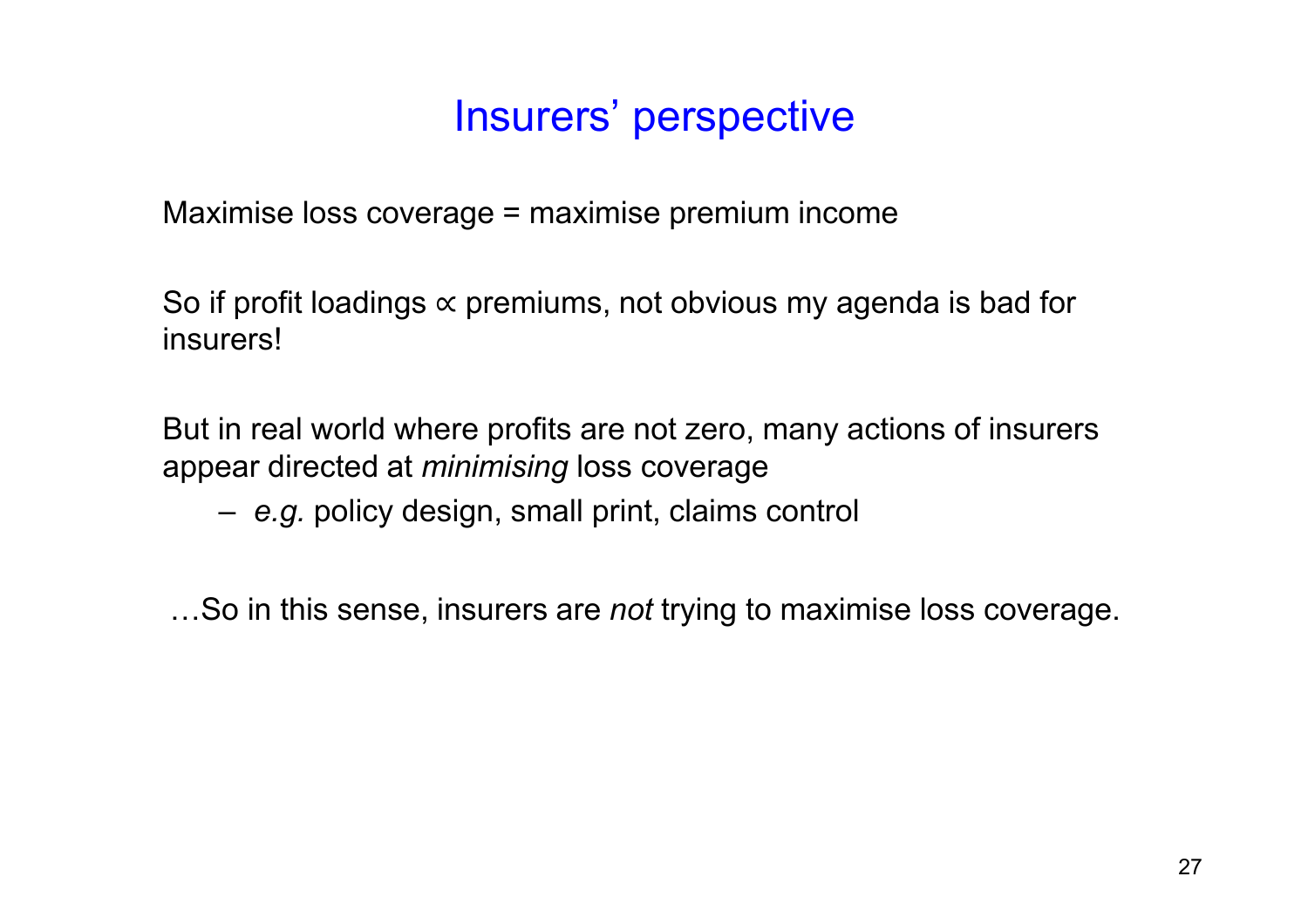#### Some things I've left out

- Perhaps insurance is not a probabilistic good, but a reassurance good (Chapter 3).
- Perhaps prices are only partially risk-differentiated
	- − e.g. banning some variables but not others (Chapter 6).
- Perhaps restrictions on risk classification are justified by concerns other than maximising loss coverage e.g. unfairness, pre-existing disadvantage, controllability etc etc (Chapter 7).
- Perhaps adverse selection just isn't very prevalent (Chapter 8)
- Perhaps adverse selection stories are mainly rhetorical (Chapter 9)
- Perhaps restrictions on risk classification will lead to insurers "screening" high and low risks e.g. by different deductibles
	- − rich economics literature, but little evidence (Chapter 10)
- Perhaps adverse selection manifests via choice of larger sum insured
	- − But see 'fallacy of one-shot gambler' (Chapter 11).

....still, loss coverage may be a useful idea for an insurance-focused public policymaker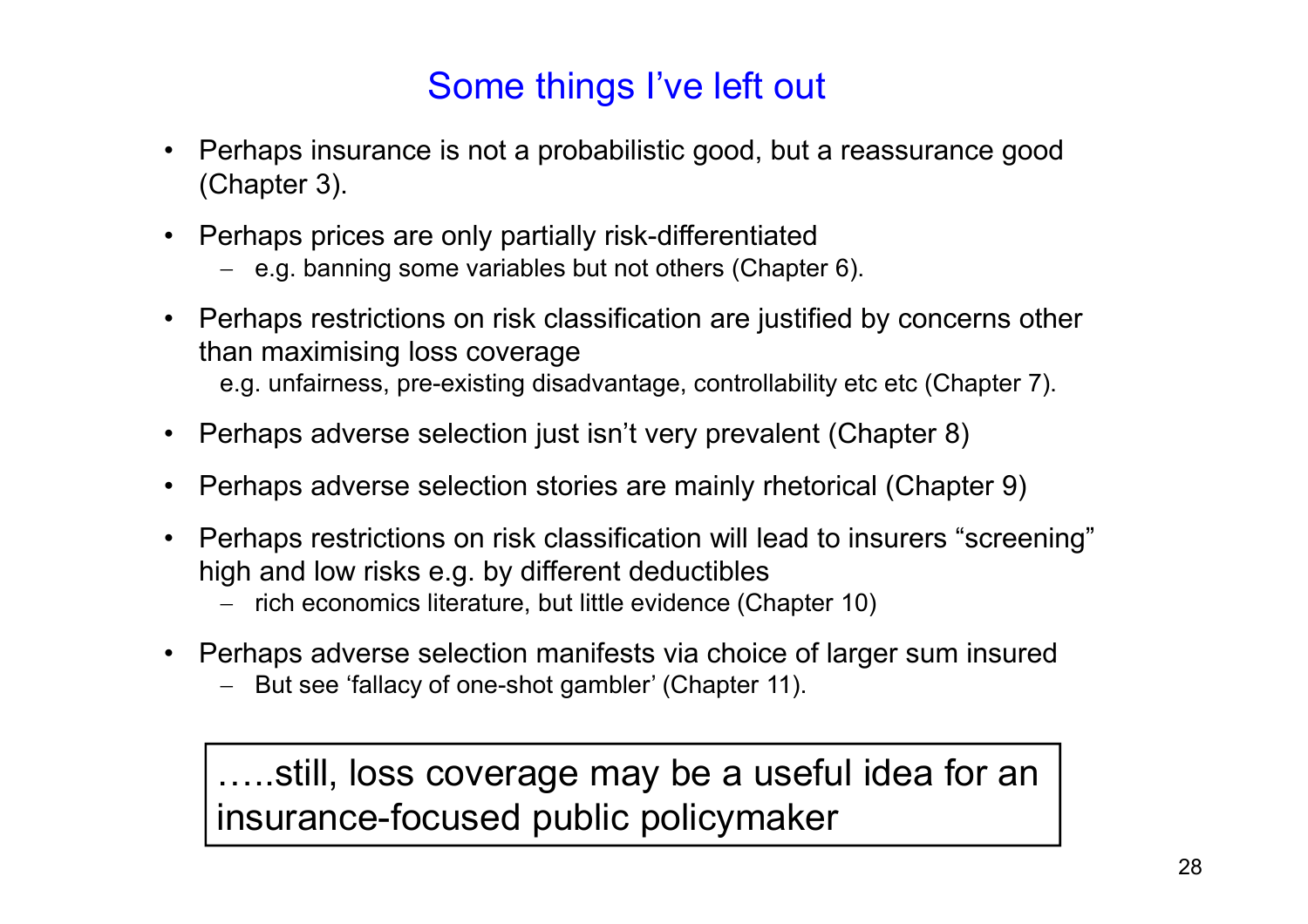Adverse selection: orthodox view v. my view (outline)

Toy examples

.

Loss coverage in context: usefulness, alternatives

Loss coverage: models & results

Reality checks

#### **Summary**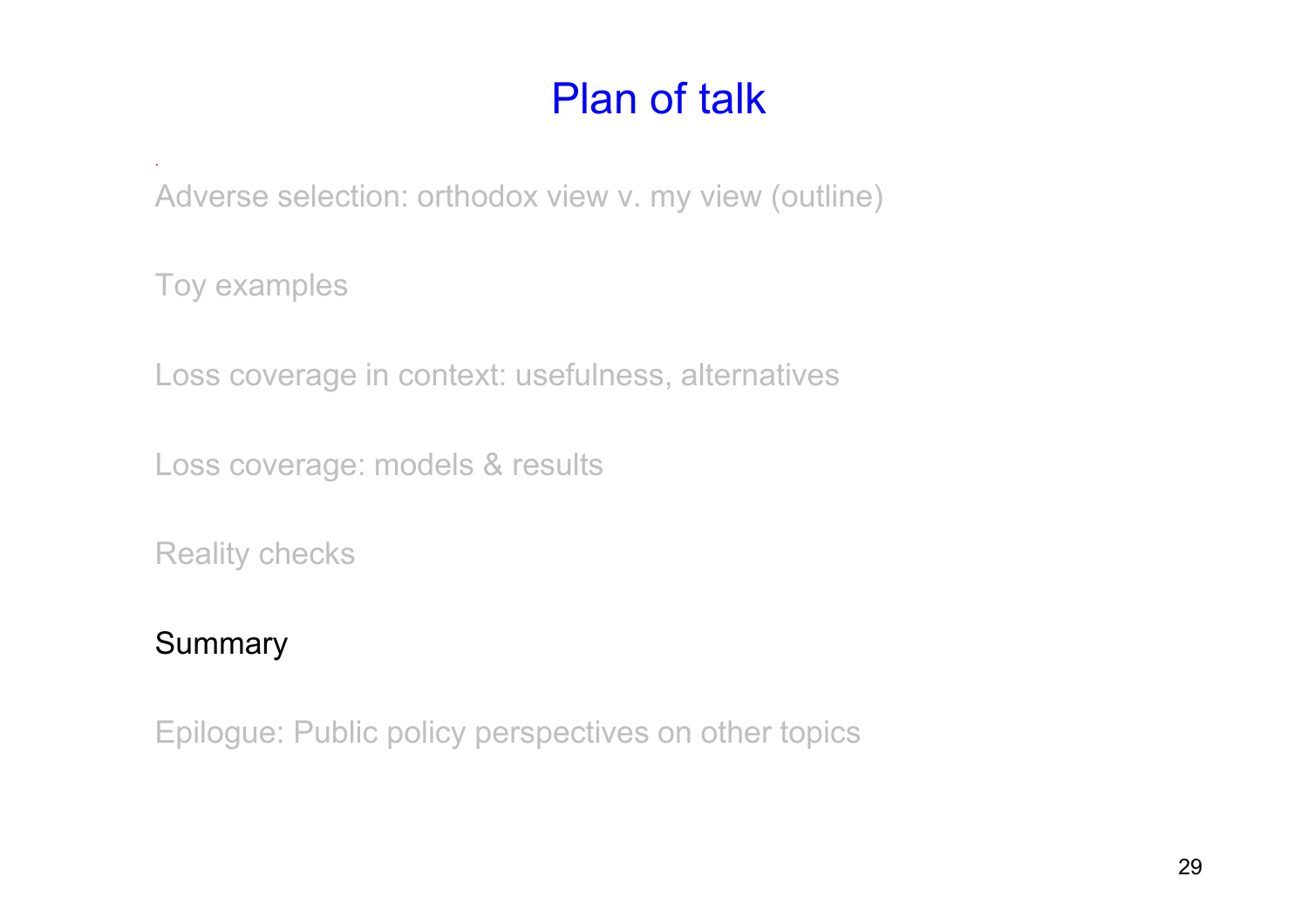## Summary & next steps

Some adverse selection can be good

Stop telling policymakers (and students) it's always bad!

Do some plumbing!

Public policy polemics on other topics! (see epilogue)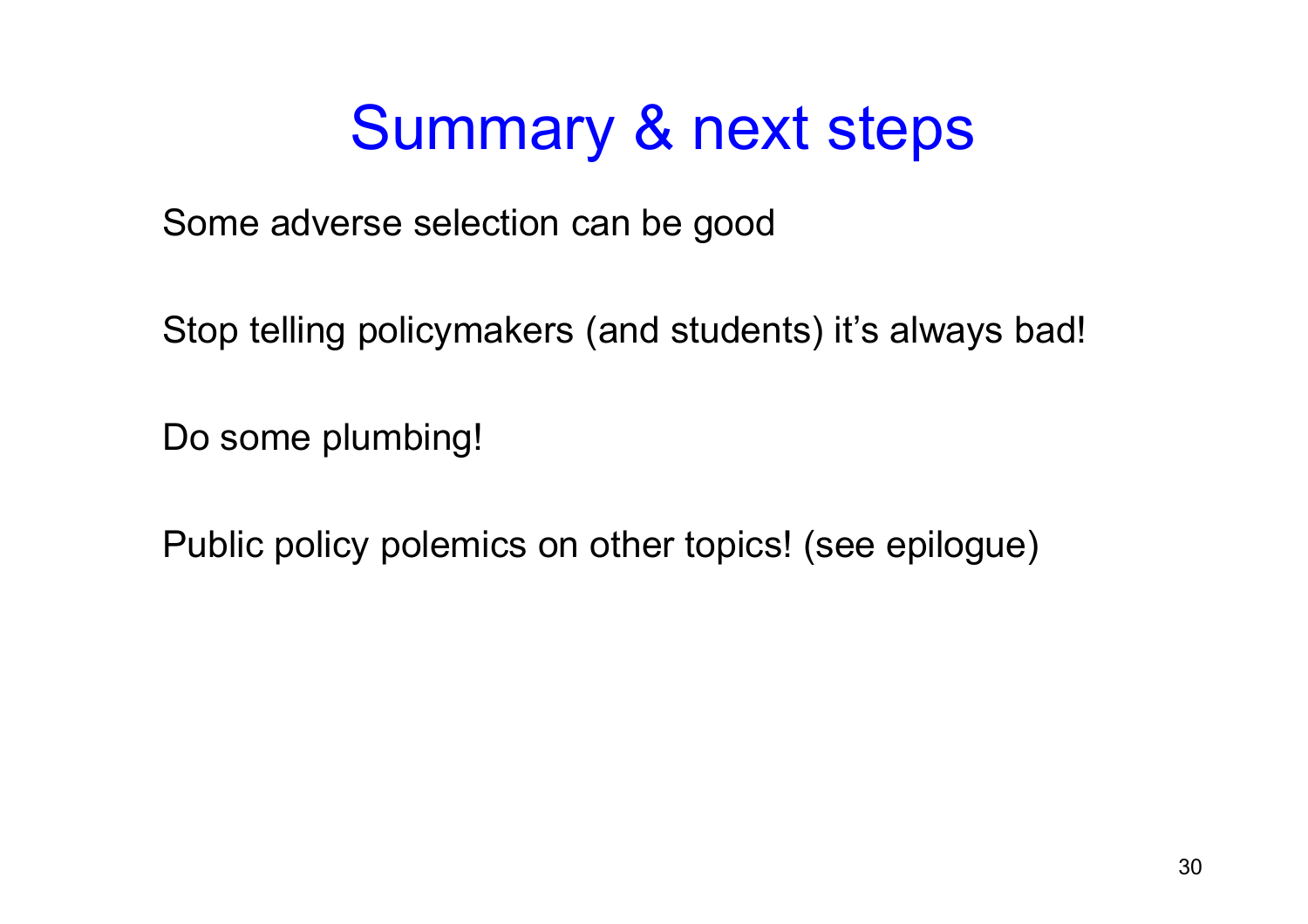#### EPILOGUE Public policy polemics: other topics

Uncrowded area, so initial returns on research effort potentially high Why uncrowded? Habit, comfort, compliance  $\rightarrow$  (hopes of) funding.

Some possible topics:

- Zero-sum and negative-sum risk management
	- − shifting risk from institutions to individuals, or strong to weak, or more informed to less informed
	- − imposing unwanted investment and risk choices on individuals
- Price optimisation in general insurance (Thomas 2012)
- Accident compensation (no-fault schemes; discount rates)
- Big data and privacy preservation (statistical disclosure control)
- Long-term fate of capitalism : *r* > *g* (Piketty); high concentrations of wealth assuming equal skills & equal patience (Fernholz)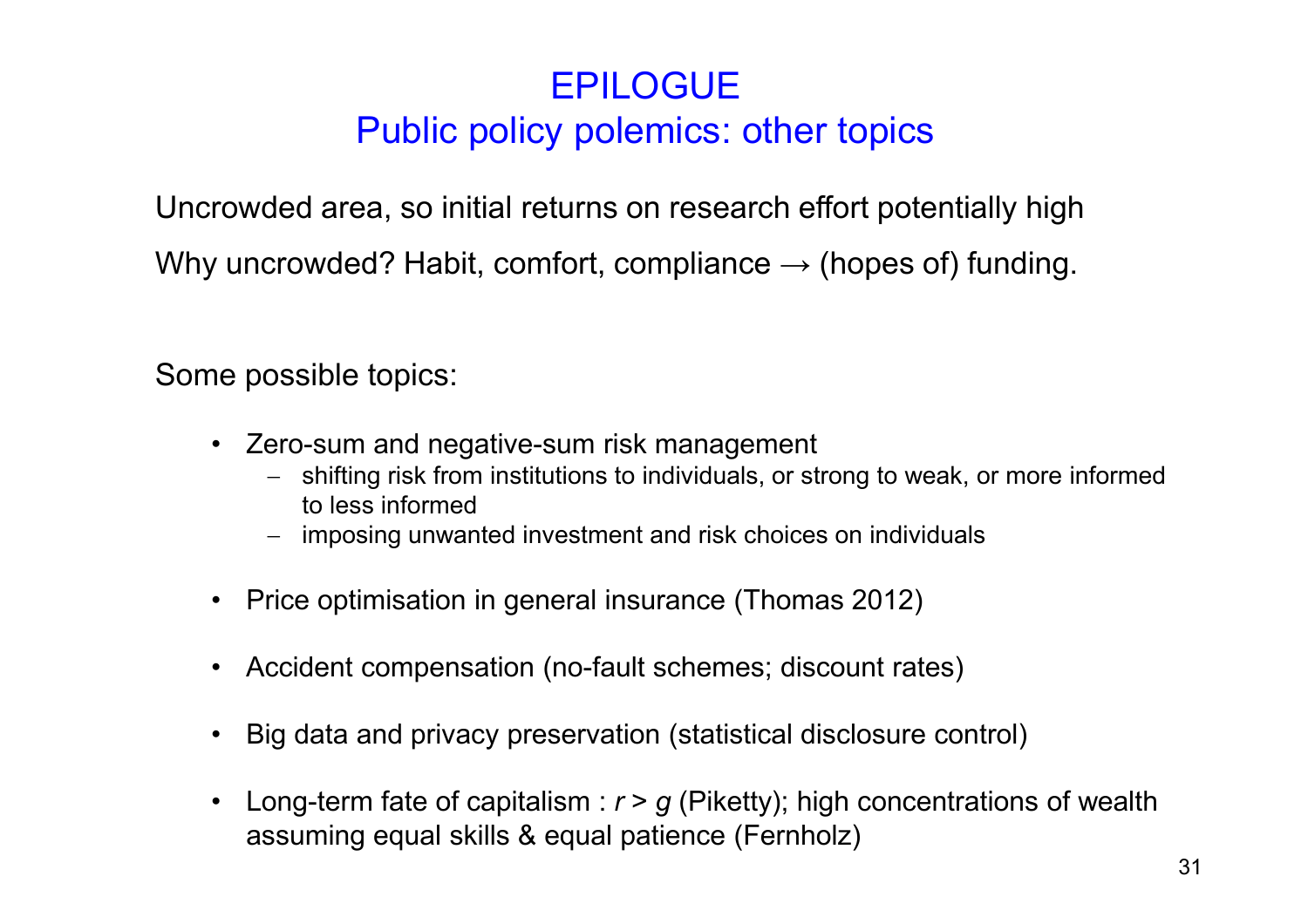#### EPILOGUE Public policy perspectives: methods

- Pure abstraction not enough
	- for new insights, start with polemics (even if poorly justified)
	- Motivated cognition helps
- Need theories to beat theories
	- evidence should be enough, but in practice it isn't
- Positive as well as normative theories
	- Explaining what is, as well as what should be
- Academic accountants, lawyers have distinct critical traditions...we don't!
	- e.g. *Critical Perspectives on Accounting; Accounting, Organizations and Society; Accounting, Auditing and Accountability,*
	- *e.g. Critical Analysis of Law; Law and Critique; Journal of Law and Society,*
- Some may say "not institutional management = not actuarial science!" I say "actuarial science = Yugoslavia!".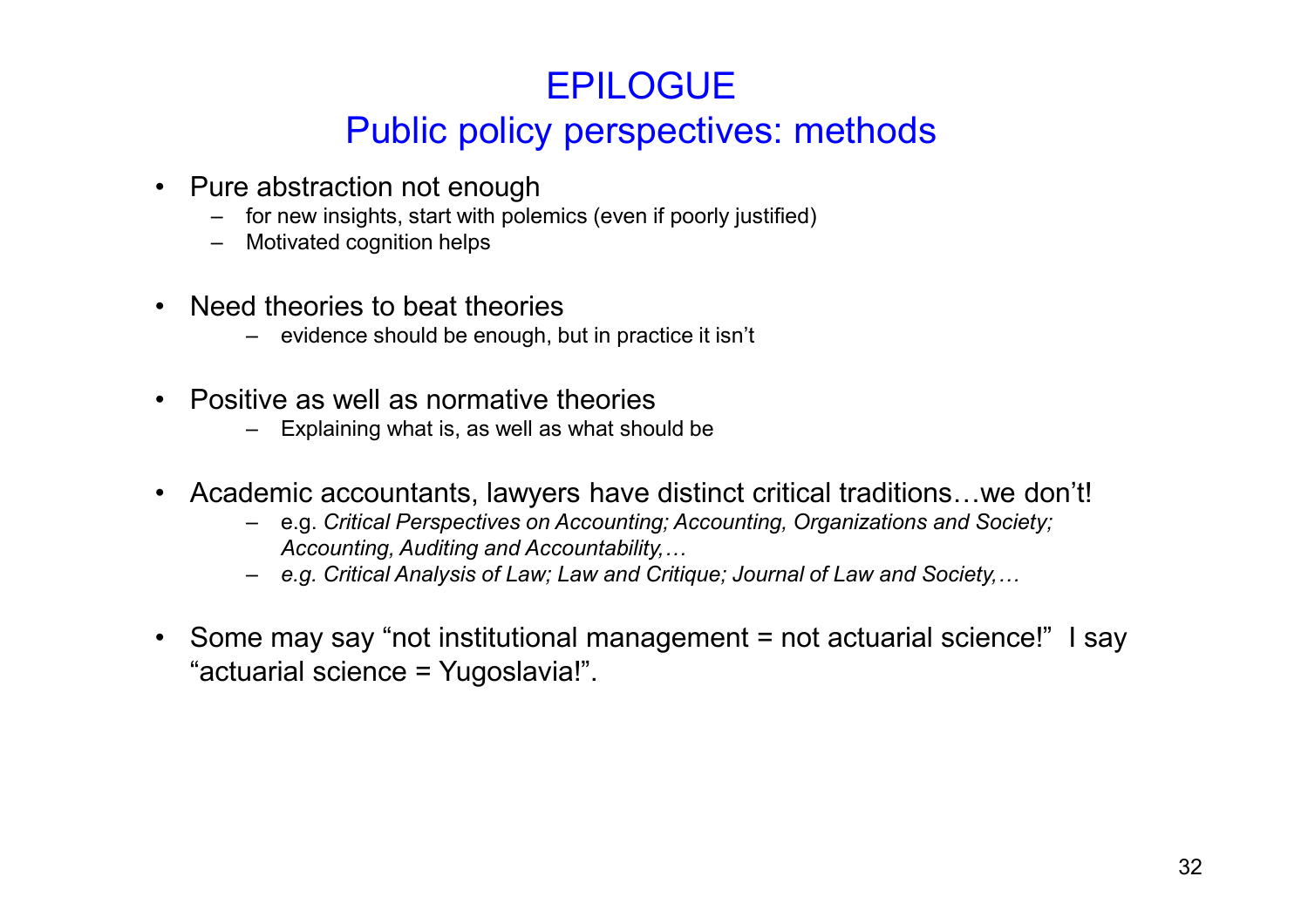#### APPENDIX

#### Probabilistic goods versus reassurance goods

.

Probabilistic good:

- Insurance pays out in certain future states of world
- risk-weighting of coverage appropriately reflects the heterogeneity in the good provided to different individuals.

Reassurance good:

- insurance provides *ataraxia* (freedom from worry) in the present state
- Less clear that risk-weighting appropriately reflects individual heterogeneity. (OK if  $4x$  the risk =  $4x$  the worry...but subjective.)

Like most (all?) quantitative analysts, I view insurance as a probabilistic good.

If insurance viewed as a reassurance good, then arguable that quantum is not necessarily linear in probability of loss.